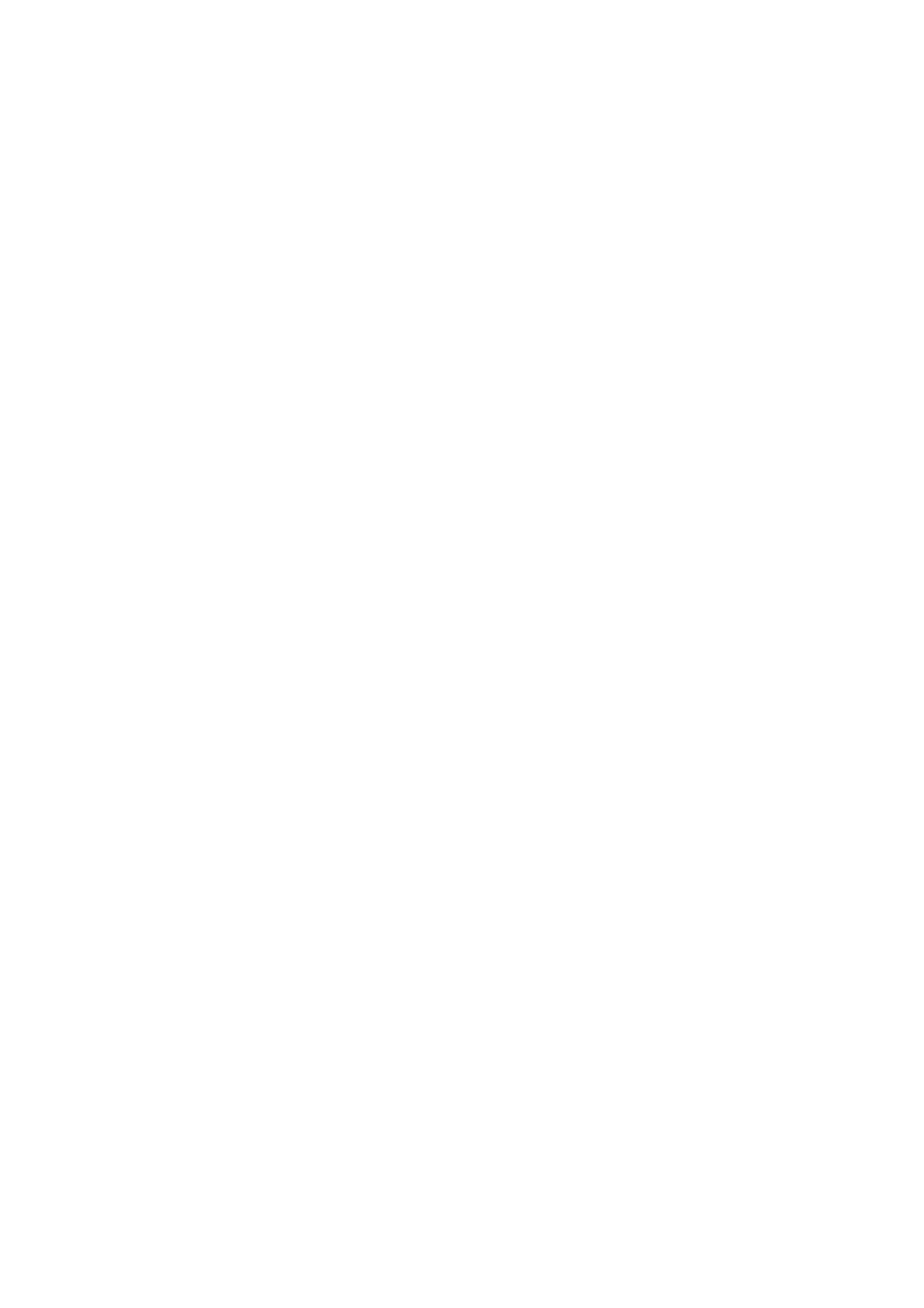### **Contents**

| ICTM Conference Etiquette                          | 2          |
|----------------------------------------------------|------------|
| Security                                           | 4          |
| Introductory Notes on Music and Dance in Sheffield | 4          |
| Summer Sounds: Busking Bonanza                     | 5.         |
| How to Use the Programme                           | 6          |
| Final Programme                                    | 7          |
| Floor Plan                                         | rear cover |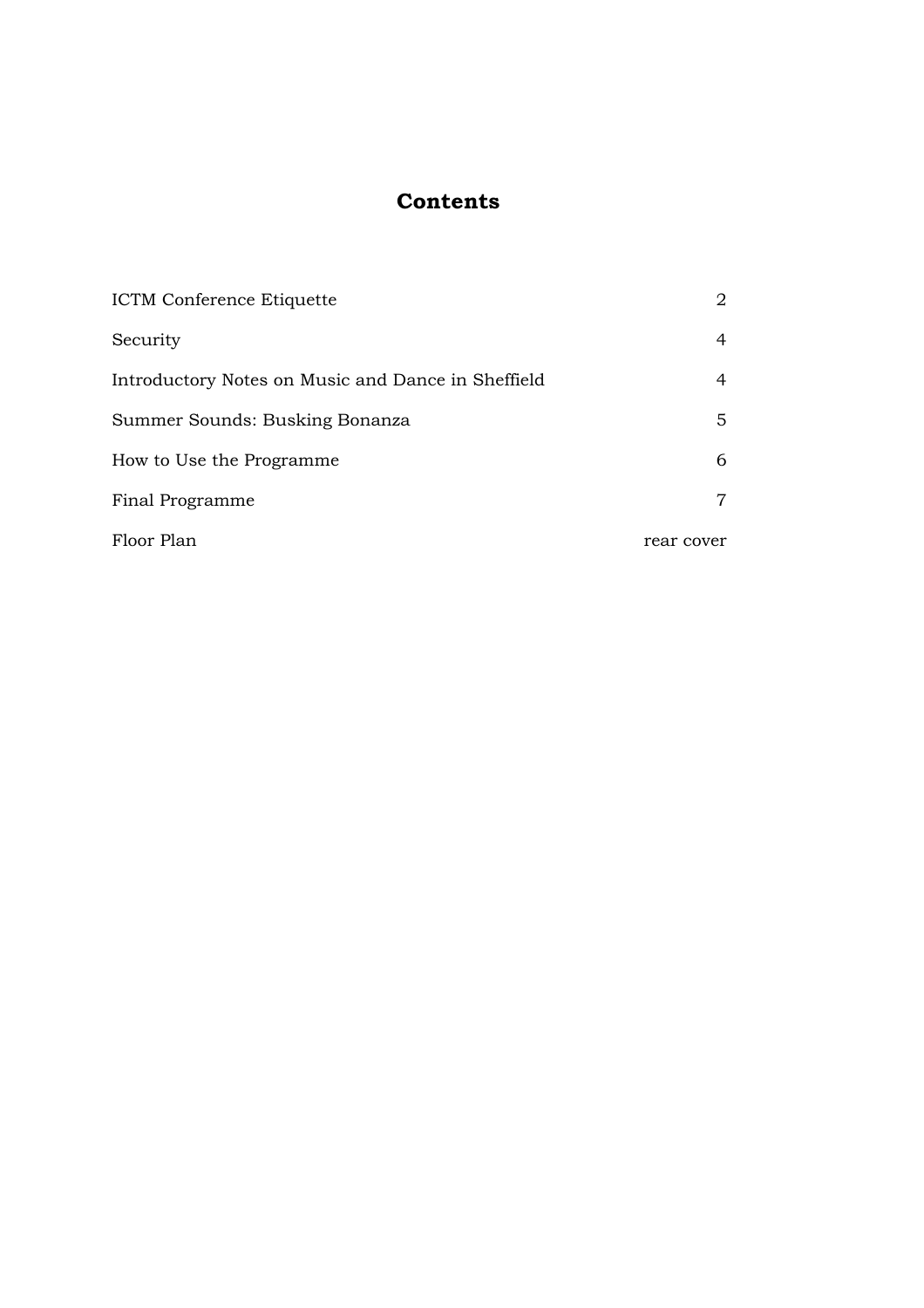#### **ICTM Conference Etiquette**

**\_\_\_\_\_\_\_\_\_\_\_\_\_\_\_\_\_\_\_\_\_\_\_\_\_\_\_\_\_\_\_\_\_\_\_\_\_\_\_\_\_\_\_\_\_\_\_\_\_\_\_\_\_\_\_** 

Dear colleagues, respected participants in the 38th World Conference of the International Council for Traditional Music!

While expressing a warm welcome to all of you now in Sheffield for this major ethnomusicological gathering in 2005, let us briefly familiarize you with the ICTM conference etiquette. Adoption of the following guidelines is expected to ensure maximal efficiency of our scholarly meeting, so please read these lines carefully and follow the points put forward as closely as possible.

The purpose of the conference is to create the best possible conditions for the exchange of ideas and to enable fruitful interactions among scholars from all over the world. In order to accomplish this task, paper and film presenters, discussants, session chairs, and all other participants need to work together.

With the exception of certain special sessions—among them, for example, the keynote address, some panels, film presentations, and study group meetings—most conference sessions allot thirty minutes for the set-up, presentation, and discussion of each paper. The 90-minute sessions normally have three papers; the 120-minute sessions have four.

Scholars presenting papers are expected to limit their entire presentation to 20 minutes including set up time. This allows an additional 10 minutes for questions and discussion. Discussion time is very important! The difference between reading a paper in a journal and experiencing it at a conference is that the audience is an active part of conference presentations. Good papers leave the audiences longing for more discussion time, so do not be concerned if your contribution is slightly shorter; just make sure that it does not exceed the given time slot.

#### **Presenting papers**

Each of us could perhaps talk for hours about our own research. Since the 20-minute conference papers are short-form presentations, more like poems than narratives, please keep in mind the following points:

1) *20 minutes is the total time for your presentation* 

This includes walking to the podium, playing your examples, and speaking at a slow enough speed so that you can be understood. If you happen to face a problem with the equipment or with the examples, the time it takes to resolve them is unfortunately part of your 20 minutes too. Therefore, please check that the equipment and your examples work as you expect them to before your presentation.

2) *All the sessions should keep on the same timetable* 

By keeping to the same time schedule in every session, starting on time and moving to the next paper every 30 minutes, audience members who want to hear papers in different sessions can move from room to room in time to hear the presentations they are especially interested in. Sessions in which the late cancellation of a participant or two has left some additional time are still expected to follow the same 30-minute rule. The remaining time can be devoted to further discussion for those who want to stay and examine the issues in greater detail.

3) *Please plan to speak slowly* 

Less than half the conference participants are native English speakers and everyone has an accent of some kind to which the audience has to adjust. A reasonably slow delivery of your paper may reduce the number of ideas you wish to present, but at the same time will ensure that the audience understands them.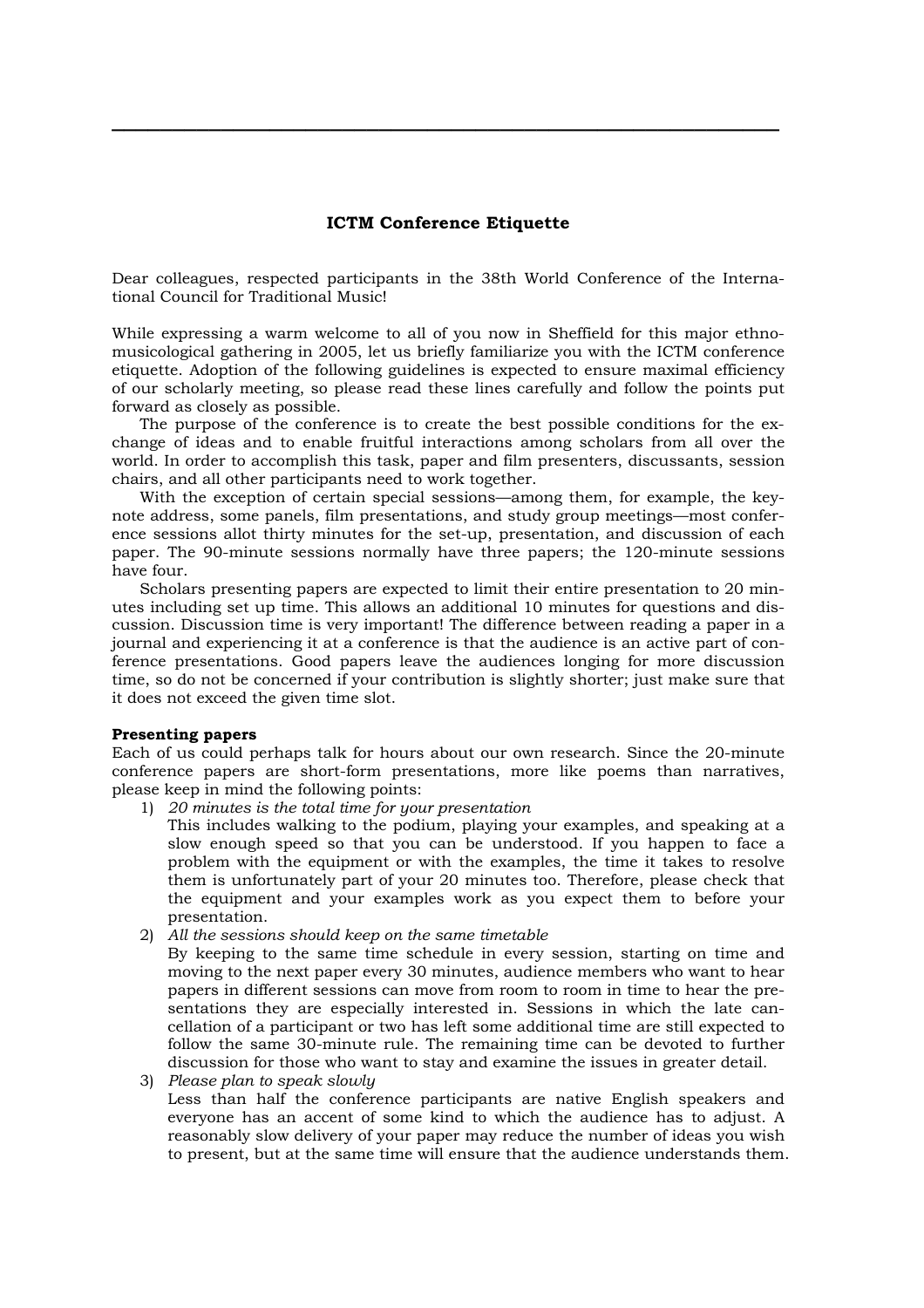- 4) *Please select your audio or visual examples carefully*
	- In most cases it is best to keep them short, to give you more time to talk about them. There will be someone on behalf of the organizers to help you with the equipment, but sometimes problems may occur regardless of our best intentions. Therefore, if you plan to use PowerPoint, please consider having a back-up set of overhead transparencies, just in case there is a technical difficulty. If you plan to play DVD examples, please have the recommended VHS backup or further transparencies nearby, just in case of a compatibility problem. Nevertheless, it may be useful to plan what you might do if your audio or visual examples fail. How you would present your ideas without them?
- 5) *Session chairs will help you keep track of the time*  Since it is often difficult for a person delivering paper to know how long he or she has been speaking, the session chairs will help you by monitoring time*.* Their job is also to ensure that all presenters have the same amount of time for their papers, and that the audience has time for discussing each paper.
	- *The session chair will give you or show you a piece of paper after 15 minutes* that will say "15 minutes are over; 5 minutes remain." If you are not 75% of the way through your presentation at that time, consider eliminating some examples, or some descriptive parts of your paper, so that you can get to the conclusions in the next five minutes.
	- *The session chair will give you or show you another piece of paper when you have 1 minute remaining* that will say "19 minutes have passed; you have 1 minute left." If you are not already presenting your concluding page or paragraphs, you should jump ahead and present them. When practicing your paper, put a mark in 45 seconds from the end. Then you can easily jump to that point should it be necessary to do so.
	- *If you go on beyond 20 minutes the session chair may interrupt you to thank you for your presentation and open the session for discussion* of your paper, even if you did not have time to completely finish it.

#### **Discussing papers**

In some countries it is standard practice for people asking questions to deliver a kind of presentation of their own before asking the actual question. This practice limits the number of people who can speak. Thus, you are kindly requested to pose a fairly short question directly related to the paper. Session chairs may allow follow-up questions, but if you want to carry on a conversation with the speaker, it is better to do so outside the session and allow some of the others to ask their questions as well. It is the session chair who moderates the discussion and determines its end in order to keep the session on schedule.

#### **Tea breaks and meals**

Tea breaks are very important, not just because of the refreshments but primarily because they offer a less formal place to discuss ideas that arise during the paper sessions. In order to facilitate these informal discussions, session chairs are asked to keep the sessions from continuing into the tea breaks and also to ensure that sessions end promptly in time for meals. If you could not ask your question within the given session, or want to follow up on it, tea breaks and meals are ideal times to do so.

We all will learn more from one another and will have an equal opportunity to be heard if we follow the etiquette outlined above. Let's have a highly stimulating conference!

**\_\_\_\_\_\_\_\_\_\_\_\_\_\_\_\_\_\_\_\_\_\_\_\_\_\_\_\_\_\_\_\_\_\_\_\_\_\_\_\_\_\_\_\_\_\_\_\_\_\_\_\_\_\_\_** 

Sincerely,

Svanibor Pettan Jonathan Stock Programme chair **Local arrangements chair** Local arrangements chair 38th World Conference 38th World Conference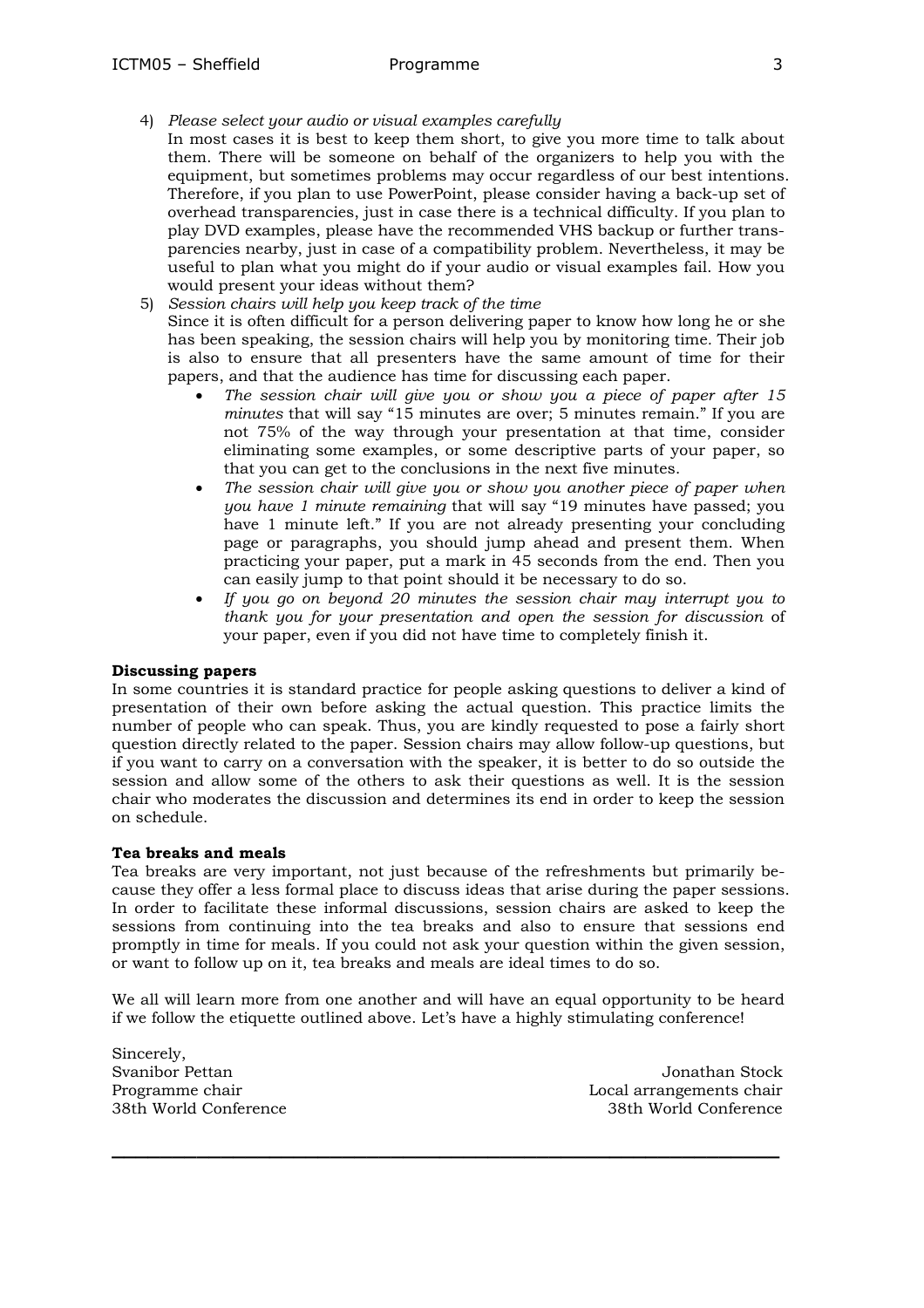#### **Security**

**\_\_\_\_\_\_\_\_\_\_\_\_\_\_\_\_\_\_\_\_\_\_\_\_\_\_\_\_\_\_\_\_\_\_\_\_\_\_\_\_\_\_\_\_\_\_\_\_\_\_\_\_\_\_\_** 

Sheffield has low crime rates, and the Ranmoor area is one of the safest parts of Sheffield. There is a 24-hour porter at the main entrance of the conference site, plus a swipe-card system to control access to the accommodation sections. Conference participants will need to take few if any special precautions for their personal safety during their stay here, whether on- or offsite. Nevertheless, should you have concerns about security while at the University, either speak to a conference assistant, find a Ranmoor House porter or contact the University Control Room on 24085 (on any internal telephone; or [0114] 222 4085 on an external line). In an emergency, ring 4444 internally, or outside the University call the emergency services on 999.

University regulations ask us to wear our identification when on University premises. For conference participants, that is the name badge you were issued on registration. Please try to remember this, even during warm weather and frequent changes of clothing! A benefit is that other participants will feel more confident to approach you if they see that you are attending the conference too, and they have a better chance to learn your name.

Participants are reminded to be careful with their luggage or with large shopping bags at all times. Even before the bombings last month, bags left unattended in public places in Britain were quite likely to be removed for a police check (or possibly stolen by a brave but naughty by-passer). Your trip may be delayed or possessions lost as a result. Large numbers of other people may also be disrupted if you accidentally trigger a security alert or evacuation; please be sensitive to the heightened upset this might cause given recent events.

#### **Introductory Notes on Music and Dance in Sheffield**

**\_\_\_\_\_\_\_\_\_\_\_\_\_\_\_\_\_\_\_\_\_\_\_\_\_\_\_\_\_\_\_\_\_\_\_\_\_\_\_\_\_\_\_\_\_\_\_\_\_\_\_\_\_\_\_** 

with thanks to Simone Krüger and Lindsay Aitkenhead Ethnomusicology Officer, Sheffield Music Centre

Sheffield's music scene is thriving as usual. Sheffield is a very musical city, humming with grassroots activity in many genres. The local folk music scene is highly active, with sessions, clubs and gigs every night of the week in a wide choice of pubs, both in the city centre and more widely a-field. Early August is vacation time in Britain generally, but pubs that usually feature live music most nights of the week include Fagan's, The Red House, The Kelham Island Tavern, The Dog and Partridge, and the Gardener's Rest. The University of Sheffield has the biggest Ceilidh Society in the country, and hosts a popular bi-weekly dance in the Royal Institute for the Blind. The area also boasts the South Riding Folk Arts Network who publish a newsletter and website, promote gigs, publish collections of tunes and hold regular festivals throughout the area. There is also a Sheffield Fiddle Society that holds weekly tutorials and occasional master classes, and who also publish their own music. Other active ensembles include samba drumming, sword dancers of several kinds (all impressive), African drumming groups, Yemeni music, Albanian musicians, Iranian music, blues singers, Zairean popular music, klezmer, a free improvisation scene and Scots piping.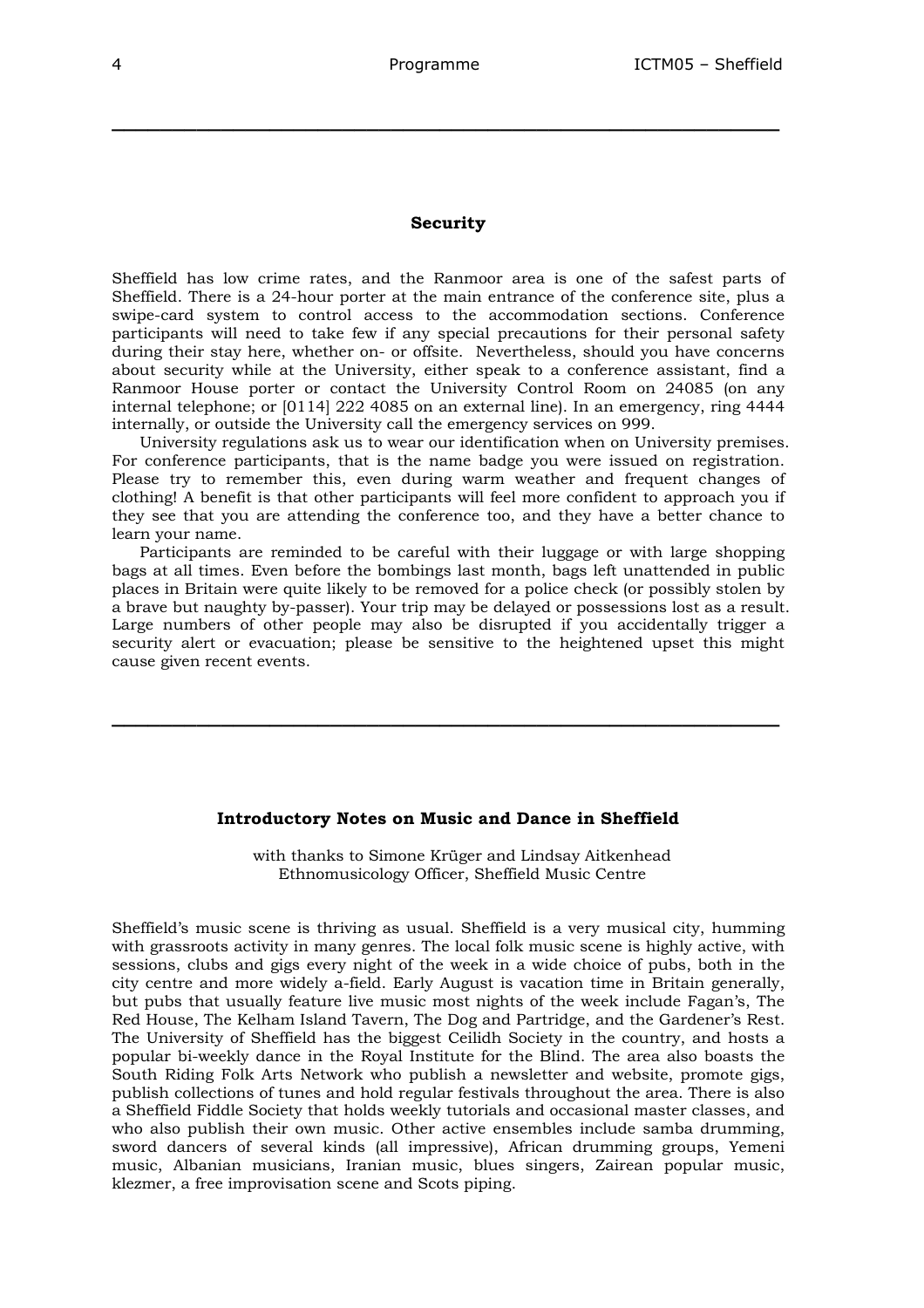Jazz is currently gaining in popularity, and several new venues have opened recently. These include the luxurious 111 Jazz Club in Arundel Street, Thursday nights at Trippets Wine Bar on Trippets Lane, Sunday afternoons at the Showroom Independent Cinema and Maria's Jazz Bar and Restaurant up in Crookes. Jazz gigs also take place at Cubana's Wine Bar and the Boardwalk, a fine venue which also hosts many other kinds of gigs, including the monthly Juju Club, Sheffield's fifteen year-old live world music night.

Pop music is also lively, with a new Sheffield band, Pink Grease, making the top forty in January 2005 and several others waiting in the wings for their chance of the limelight. Sheffield electropop is still going strong—for example, look out for Hiem and the commuting Sheffield/Paris band The Lovers. At the same time, Sheffield is famous as the home of Pulp, heavy metal and the New Romantics, and bands that spring to mind from this location include The Human League, ABC, Def Leppard and Moloko. Local fans of Northern Soul remain numerous, even if they affect a low profile at times. Sheffield is full of small studios producing interesting music, supported by excellent training facilities at Red Tape Studios and The Darnall Music Factory. The city also has its own music magazine, *Sandman*, which serves both the local music industry and the listening public very effectively. National touring acts visit the Hallam FM Arena, although the other large venue, Sheffield City Hall, is currently closed for refurbishment. Both universities have several venues, and Sheffield Hallam University has just bought the ex-National Centre for Popular Music to use as its student union building. Among local venues, Gatecrasher at The Republic evolved in the 1990s into one of the three key clubbing nights in the whole of the UK. The city still offers a large number of consistently high-quality club nights catering to a large student population. There are also plenty of live rock venues, from the Classic Rock Bar, The Grapes in Trippett Lane, the Hallam FM Arena to the legendary Leadmill.

Classical music is most notably served by the Music in the Round series of festivals at the well-known Crucible Theatre, devised by the Lindsay Quartet and introducing classical and folk musicians from all over the world to the Sheffield public. Opera is regularly seen at the Lyceum Theatre, which shares a square with the Crucible and in close to the Millennium Gallery, Winter Gardens and Graves Art Gallery. Several churches support choirs and organists, and there is a huge amount of amateur music and dance, from symphony orchestras to Gilbert and Sullivan societies and brass bands.

The *Sheffield Telegraph* has a large-scale listings section every Friday.

#### **Summer Sounds: Busking Bonanza**

**\_\_\_\_\_\_\_\_\_\_\_\_\_\_\_\_\_\_\_\_\_\_\_\_\_\_\_\_\_\_\_\_\_\_\_\_\_\_\_\_\_\_\_\_\_\_\_\_\_\_\_\_\_\_\_** 

from Maire McCarthy (Sheffield Folk Arts Officer) and Oliver Toby (Sheffield City Centre Marketing Officer)

Summer Sounds—a weekend of live music in Sheffield City Centre—returns on Saturday 6 and Sunday 7 August. It will feature an upbeat collection of live music to suit all tastes from jazz & blues to folk, pop to classical, AND YOU!

There will be three themed areas in which you can busk. Fargate is for pop and rock (acoustic only please). Peace Gardens & Town Hall Square is for classical & easy listening. Surrey Street is for folk. Get in touch if you are interested in taking part by sending an e-mail to busking@hallamfm.co.uk or by tuning in to Hallam FM. But all you need do on the day is turn up, tune up and play up!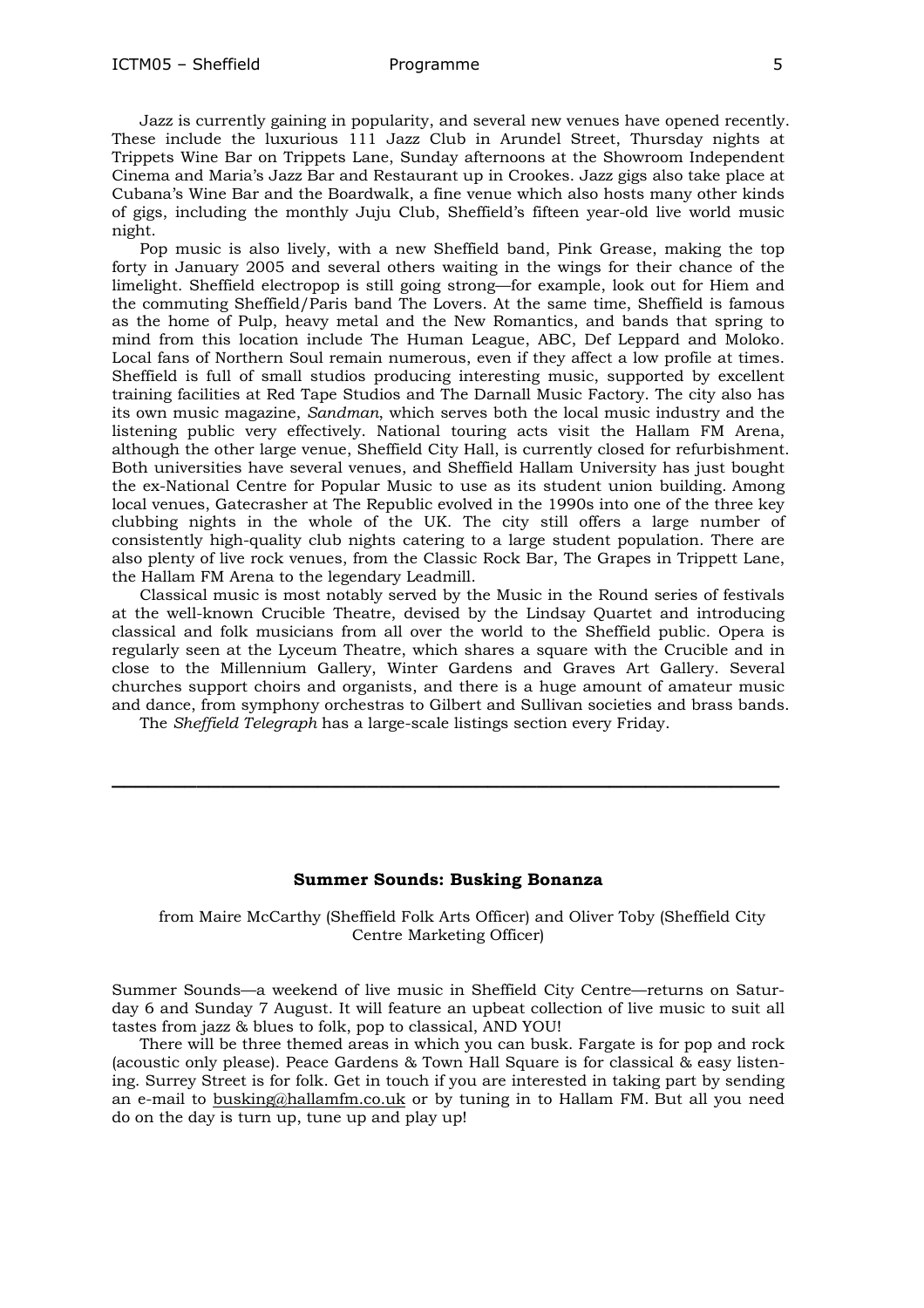| Sat 6 August |                                                                  |
|--------------|------------------------------------------------------------------|
|              | 1200 – 1730 Tudor Square: Jazz Blues Stage                       |
|              | Winter Garden mini-stage: World music from Sheffield's Juju Club |
| Sun 7 August |                                                                  |
|              | 1200 – 1700 Tudor Square: Folk stage                             |
|              | Winter Garden mini-stage: Choral & Classical                     |

Tudor square will host the main stage on both days; with Jazz blues, Latin and rock on the Saturday and Folk on the Sunday. There are already some great acts lined up on Saturday and more to be announced. This includes international recording artist Sally Doherty with her smooth Latin sounds; Chris Walker (Jazz at the Lescar) will perform a jazz fusion set with his band CBop; the Larry Van Kriedt band will perform a mix of jazz and soul; and finally Sean Webster, whose debut album *Long Time Coming* was released last year.

#### **How to Use the Programme**

**\_\_\_\_\_\_\_\_\_\_\_\_\_\_\_\_\_\_\_\_\_\_\_\_\_\_\_\_\_\_\_\_\_\_\_\_\_\_\_\_\_\_\_\_\_\_\_\_\_\_\_\_\_\_\_** 

Papers, panels and other events are listed in order of occurrence below. Each session is given a two-digit number and letter code, like 12A or 53B. The first digit gives the day on which that event is to be held and the second digit shows which block of sessions. The letter indicates the room in which the event will occur. Thus, a paper marked 41C is on day 4 of the meeting (6 August) in the first batch of sessions (timed for 0900–1030 in the morning) and can be found in room C (see the map on the rear of this booklet). With the exception of presentations on Day 1, there are generally four sets of presentations each day: set 1 is the after-breakfast slot; set 2 is the late-morning slot; set 3 is the after-lunch slot; and set 4 is the late-afternoon slot. Evening film shows have been given the code number 5. This system makes it easy to memorise the time of your own session and so to be able to give that information to other participants.

These same codes are used in the Abstracts Book, which is ordered alphabetically by the names of presenters. This means that you can look for the speakers whom you wish to hear and easily cross-reference using the code number there to find their exact place on the programme.

**\_\_\_\_\_\_\_\_\_\_\_\_\_\_\_\_\_\_\_\_\_\_\_\_\_\_\_\_\_\_\_\_\_\_\_\_\_\_\_\_\_\_\_\_\_\_\_\_\_\_\_\_\_\_\_**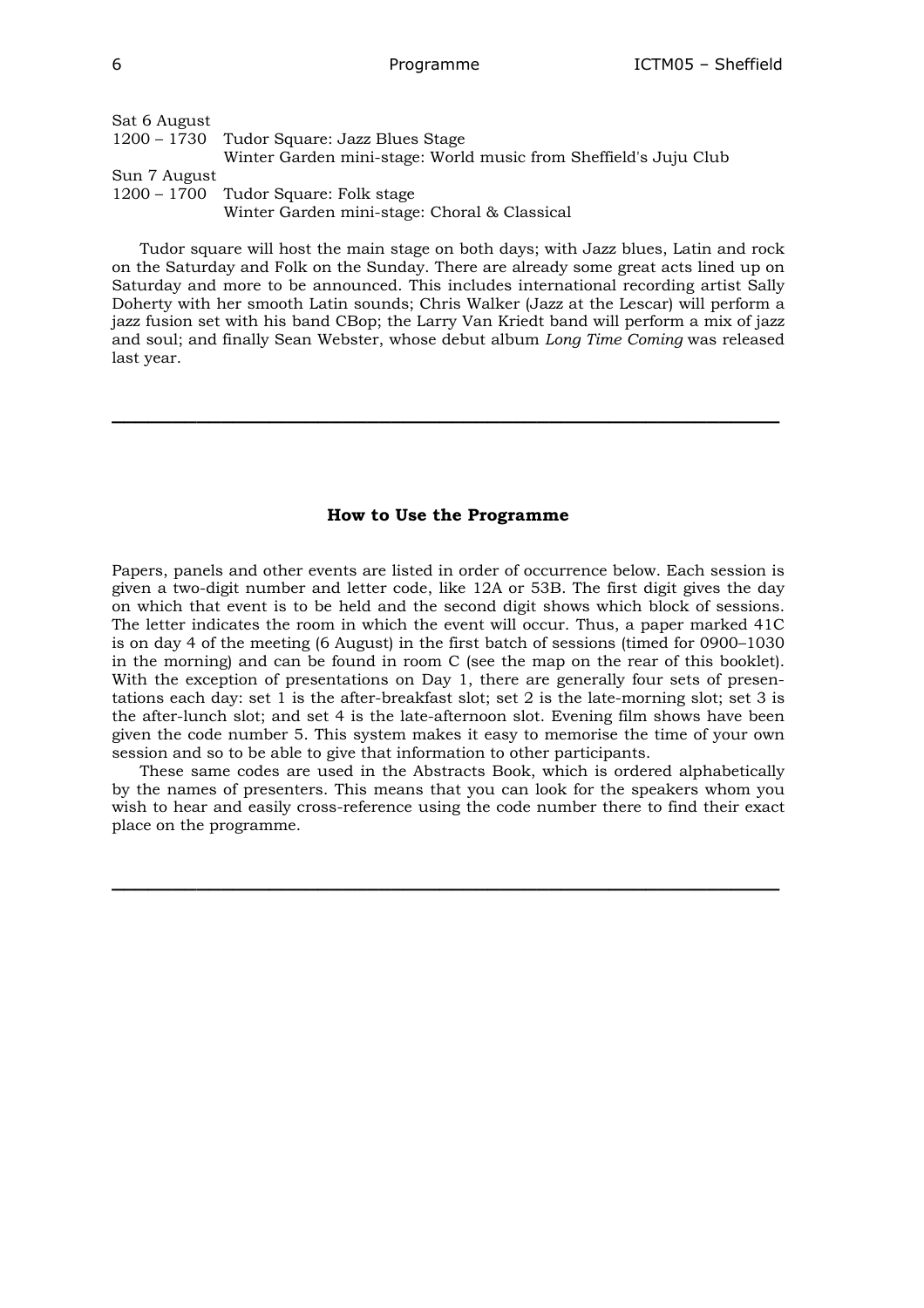### **The 38th World Conference of the International Council for Traditional Music**

**\_\_\_\_\_\_\_\_\_\_\_\_\_\_\_\_\_\_\_\_\_\_\_\_\_\_\_\_\_\_\_\_\_\_\_\_\_\_\_\_\_\_\_\_\_\_\_\_\_\_\_\_\_\_\_** 

### **FINAL PROGRAMME**

#### **WEDNESDAY, 3 AUGUST 2005**

**\_\_\_\_\_\_\_\_\_\_\_\_\_\_\_\_\_\_\_\_\_\_\_\_\_\_\_\_\_\_\_\_\_\_\_\_\_\_\_\_\_\_\_\_\_\_\_\_\_\_\_\_\_\_\_** 

- *1200 Arrival of Participants and Registration*
- *1400–1630 Tea and Coffee (Dining Hall)*
- *1630–1715 First Afternoon Session*
	- Session 11A  **Opening Ceremony**
- *1715–1815 Second Afternoon Session*

Session 12A **Keynote Address**, introduced by **Ian Russell**, U.K.

> **Burt Feintuch**, U.S.A.: Revivals on the Edge: Northumberland and Cape Breton

with **Pauline Cato**, U.K. (Northumbrian smallpipes)

**\_\_\_\_\_\_\_\_\_\_\_\_\_\_\_\_\_\_\_\_\_\_\_\_\_\_\_\_\_\_\_\_\_\_\_\_\_\_\_\_\_\_\_\_\_\_\_\_\_\_\_\_\_\_\_** 

- *1815–1900 Opening Reception, co-sponsored by the British Forum for Ethnomusicology and the Department of Music, University of Sheffield (Dining Hall)*
- *1900–2015 Barbecue (Patio beyond Dining Hall) Invited Performers:* Mutinhimbira (*c*. 1900) Maghribi Beat Trio (*c*. 1930)
- *2015–2400 Music and Dance Session (Bar) Informal Performances by ICTM Members*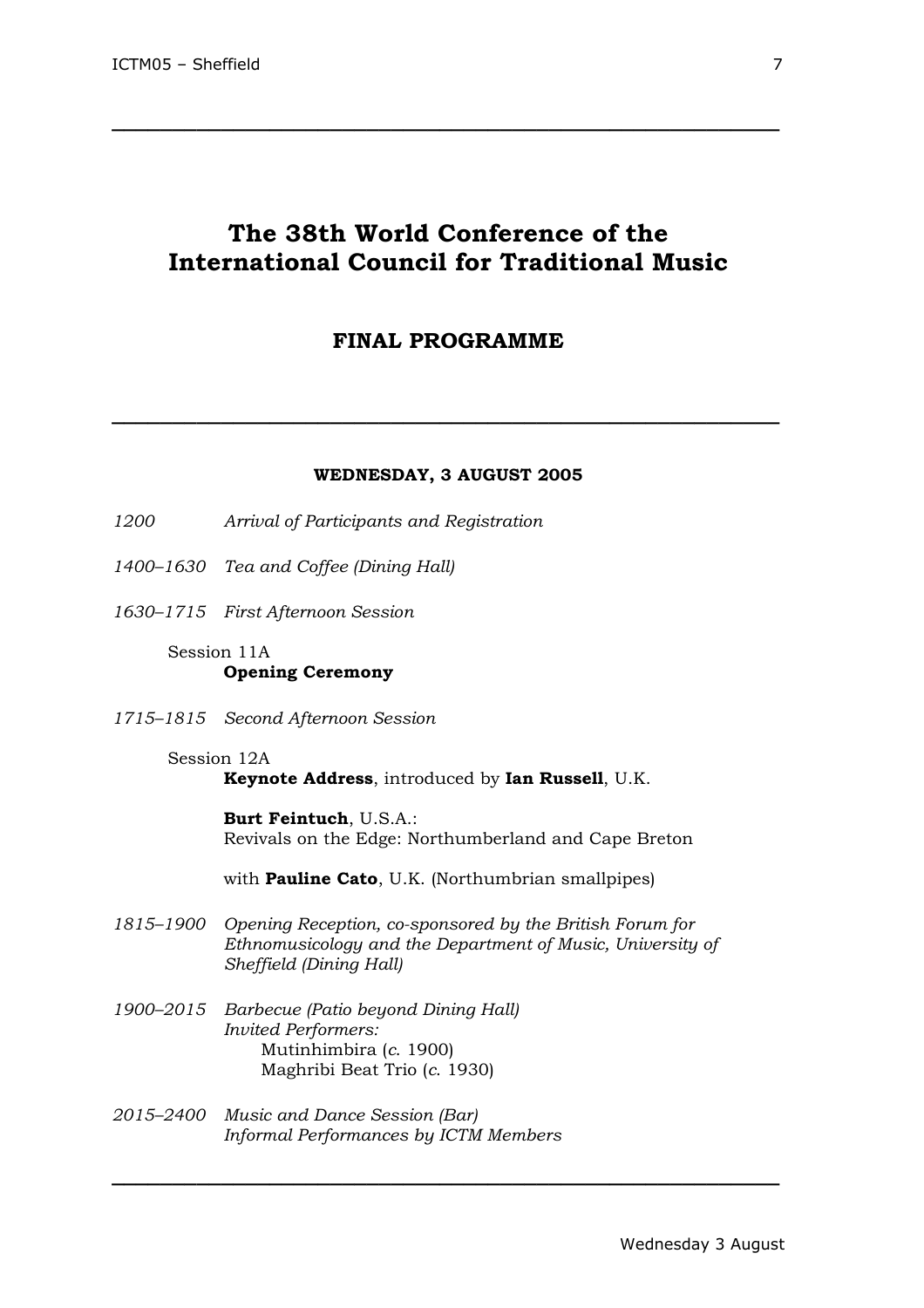### **THURSDAY, 4 AUGUST 2005**

*0730–0900 Breakfast*

*0900–1030 First Morning Sessions*

#### Session 21A

#### *Panel:* **Islam in Indonesia I**

Organizers and co-chairs: **David Harnish**, U.S.A. and **Anne K. Rasmussen**, U.S.A.

### **David Harnish**, U.S.A.:

Music, Islam, and Identity in Lombok

#### **Anne K. Rasmussen**, U.S.A.:

"Raja Seribu, Rakyat Satu" (One Thousand Kings, One People): Populism and the Musical Mission of Kiai Kanjeng

#### Session 21B

#### **Ways of Learning Music and Dance**

Chair: **Anthony McCann**, U.K.:

#### **Ragnhild Knudsen**, Norway:

Learning by Ear or from Written Music: Does It Make Any Difference to the Way We Know a Piece?

#### **Zoe Dionyssiou**, Greece:

Wind Bands of the Philharmonic Societies in the Island of Corfu: A Crossroads for Music Education and Ethnomusicology

#### Session 21C

#### **Folk and Modernity**

Chair: **Krister Malm**, Sweden

#### **Robert Burns**, New Zealand:

Authentic vs. Inauthentic: Towards a Resolution of the "Folk-Rock" Conundrum

### **Britta Sweers**, Germany:

The Revival of Traditional Music within New Contexts: The Impact of Electric Folk Movements

#### **J. Lawrence Witzleben**, Hong Kong, China:

Music for the Mediated Masses: Crossover Dreams (and Nightmares) in the Packaging of Chinese Instrumental Music

#### Session 21D

#### **The Past and Present of European Traditions**

### Chair: **Gerlinde Haid**, Austria

### **Erkki Pekkilä**, Finland:

The Sounds of Silence: Folk Music and Its Reconstruction in an Early Finnish Ethnographic Film

#### **Loren Chuse**, U.S.A.:

Revitalizing Tradition: *Cantaoras* in Dialogue with Flamenco Song

### **Tvrtko Zebec**, Croatia:

Kolijani 2004*,* Ritual on the Island of Krk: Revival or Continuity?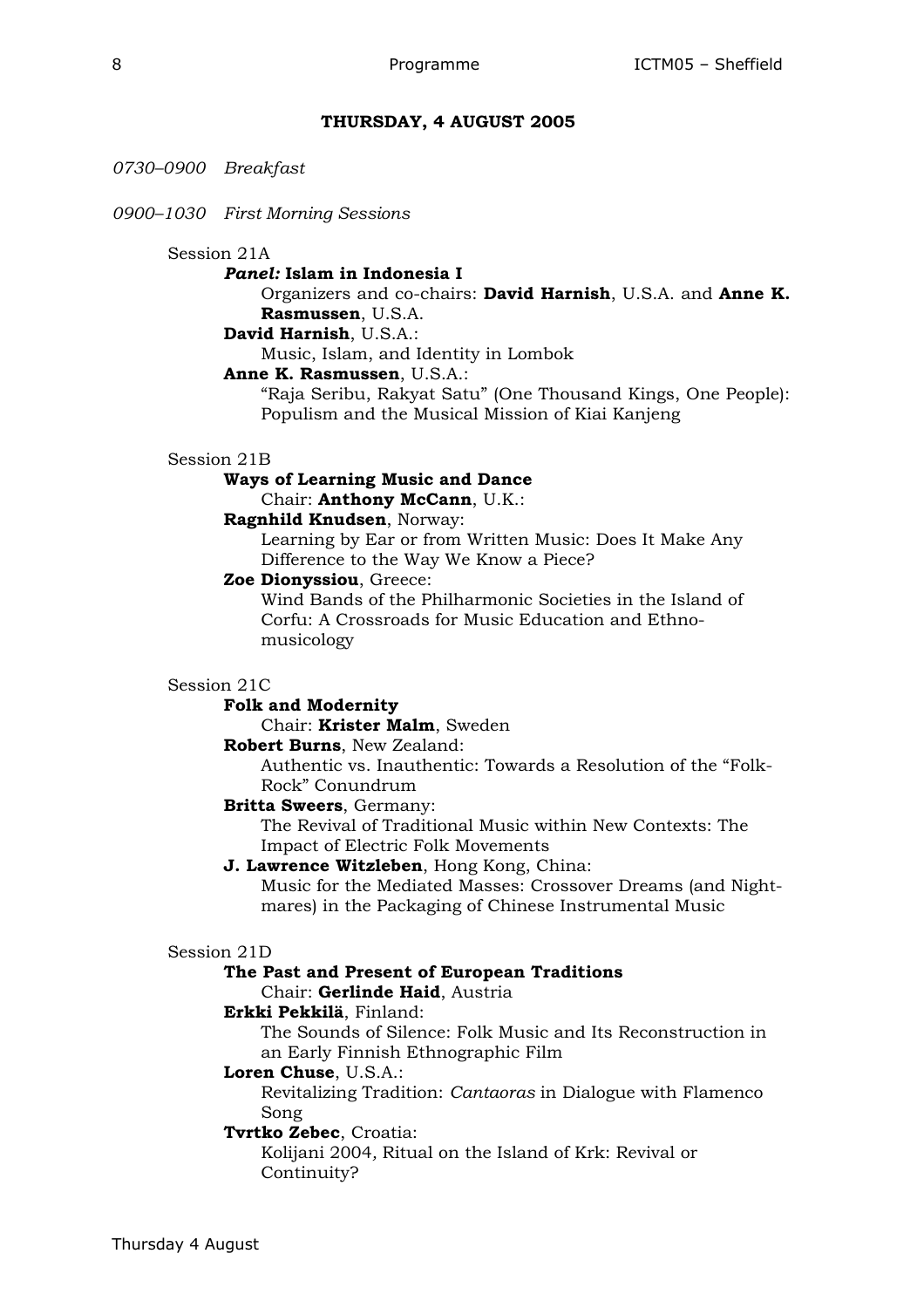|--|

#### **Military Sounds in Historical Perspective**

Chair: **Gage Averill,** Canada:

#### **Christiane Rohr**, Germany:

Musicians under Pressure: Censorship during the War in Iraq **Alma Zubović**, Croatia:

Military Music in Bosnia and Herzegovina at the Time of the Ottoman Administration

*1030–1100 Tea and Coffee (Dining Hall)*

*1100–1230 Second Morning Sessions*

#### Session 22A

#### *Panel:* **Islam in Indonesia II**

Organizers and co-chairs: **David Harnish**, U.S.A. and **Anne K. Rasmussen**, U.S.A.

**Wim Van Zanten**, The Netherlands:

Islam and Sundanese Music in West Java

#### **Julia Byl**, U.S.A.:

Welcoming the Holy Month: *Ramadan* Politics and Sonic Space in Medan, North Sumatra

#### Session 22B

### *Panel:* **Reviving and Revitalizing Traditional Music in Modern Japan: Incentives, Aesthetics, Impact**

Organizer and chair: **Arisawa Shino**, U.K.

#### **Fujita Rinko**, Austria:

Attempts at Reviving and Revitalizing Traditional Music in Contemporary *Gagaku* Composition

#### **Oshio Satomi**, Japan:

Reform of the Tradition, or Successive Change within a Tradition? The Traditional and the Modern in *Nagauta* Music after World War II

#### **Arisawa Shino**, U.K.:

Two Living National Treasures: Different Approaches to Tradition and Modernity

#### Session 22C

#### **The Other America**

Chair: **Judith McCulloh**, U.S.A.

#### **Sandra Graham**, U.S.A.:

Re-presenting the Folk Spiritual: A Case Study from Blackface Minstrelsy

#### **Cheryl Tobler**, U.S.A.:

Nostalgia, Representation, and Cultural Tourism: Virginia's Heritage Music Trail

### **Barbara Rose Lange**, U.S.A.:

Contemplating the Postmodern City: Improvised Music in Houston, Texas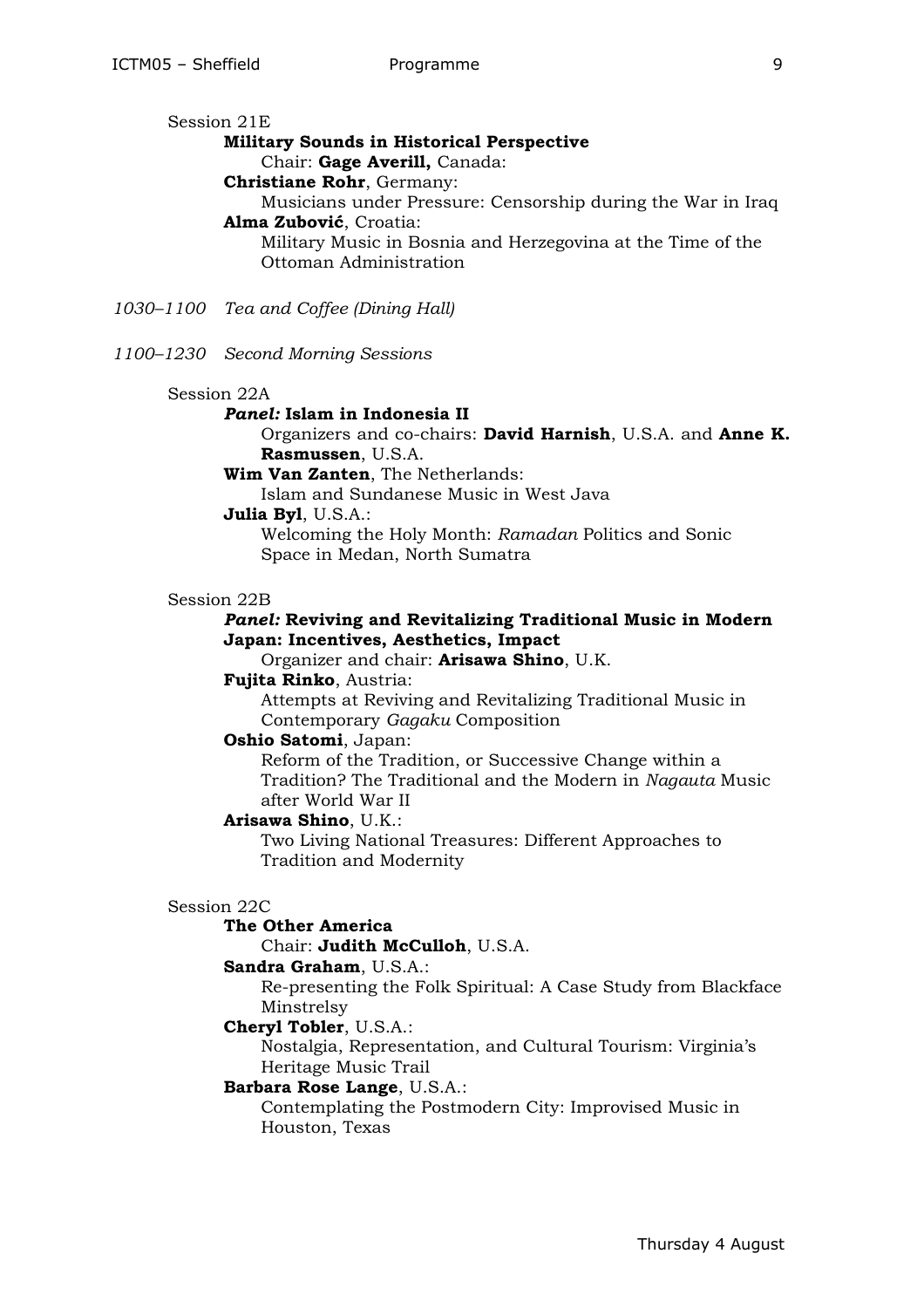Session 22D

### **An Applied Technology Project**

Chair: **Gerda Lechleitner**, Austria

### **Beverley Diamond**, Canada:

Using Media to Explore Media: Bridging the Boundary between Research and Publication

#### Session 22E

### **Contextualized Instruments**

Chair: **Razia Sultanova**, U.K.

### **Larry Francis Hilarian**, Singapore:

The Music of the *Gambus* and Its Association with "Melayuness" and Islam

### **Cheng Yu**, UK:

Reintroducing the Fifth String: Creating the Lost Tang Dynasty (Eighth Century) Five-stringed Pipa for the Twentyfirst Century

*1300–1430 Buffet Lunch (Dining Hall)*

*1430–1630 First Afternoon Sessions*

#### Session 23A

### *Panel:* **The ICTM Study Group on Historical Sources of Traditional Music: History and Presence**

Organizer and chair: **Susanne Ziegler**, Germany

### **Susanne Ziegler**, Germany:

An Overview of the ICTM Study Group on Historical Sources of Traditional Music

### **Gerda Lechleitner**, Austria:

Publishing Historical Recordings: Why?

### **Mathias Boström**, Sweden:

Cylinders Online! Experiences from a Swedish Project for Digitizing and Making Phonograph Cylinder Recordings Accessible

#### **Kendra Stepputat**, Germany:

Reconstructing the Birth of a Balinese Dance: The Value of Historical Sources to Ethnomusicological Research Today **Ardian Ahmedaja**, Austria:

Paul Traeger's Recordings of Albanian Traditional Music from the Year 1903

#### Session 23B

### *Panel:* **Tradition and Ingenuity: African Instruments, Dance and Song as/in Contemporary Contexts**

Organizer and chair **Jean Kidula**, U.S.A.

### **James K. Makubuya**, U.S.A.:

Reviving, Reconstructing, and Revitalizing Instrumental Music: An Examination of New Roles for Ugandan Chordophones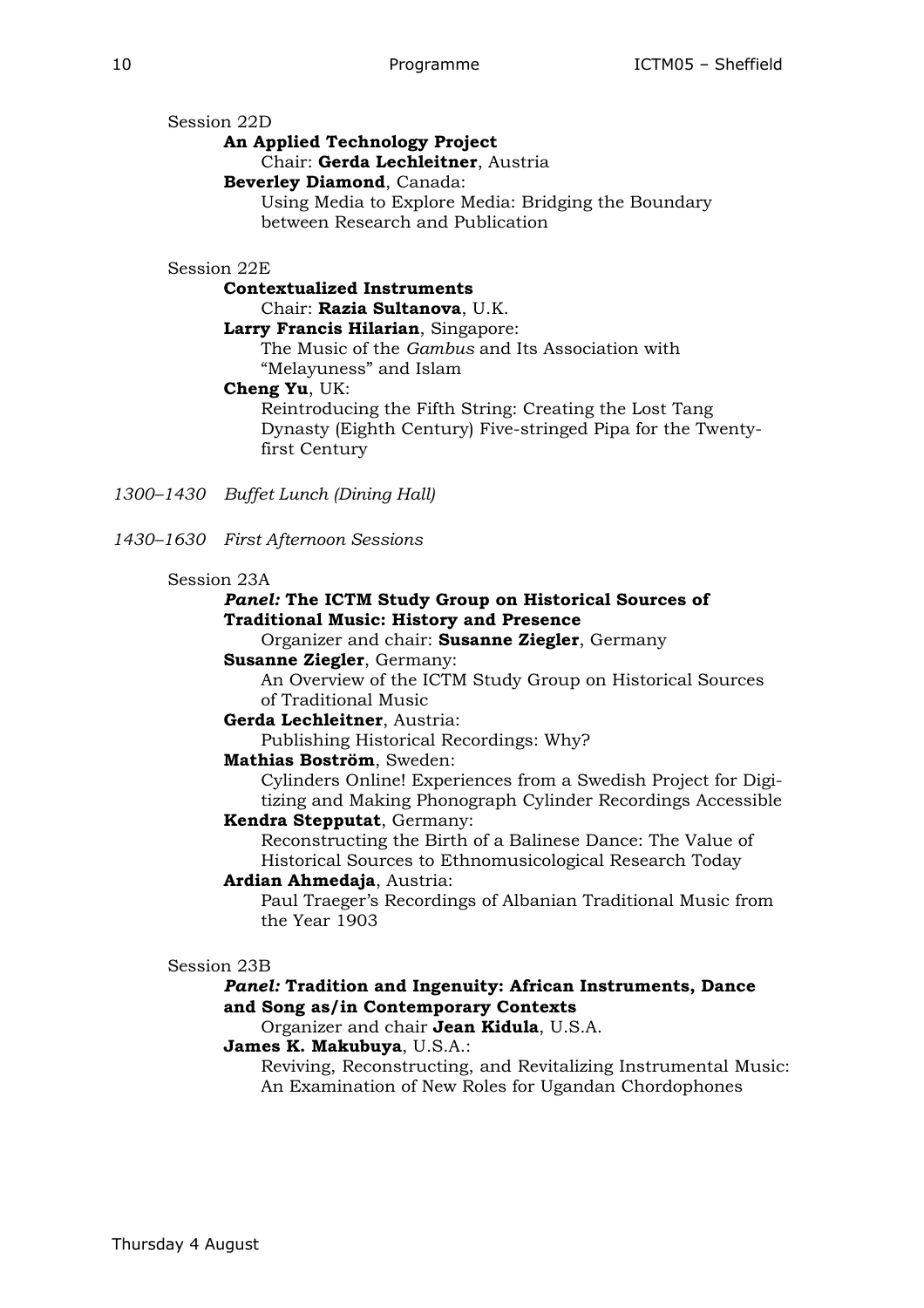### **Patricia Achieng Opondo**, South Africa:

Exploring Africanist Identities and Aesthetics in the Reconstruction of a Congolese Epic and Dance-Drama Performed in Durban, South Africa in 2003 and 2004

#### **Jean Kidula**, U.S.A.:

Music in Logooli Christianity as Reclamation and Expression of Indigenous Music Heritage

#### Session 23C

### **War and Indoctrination in Eastern Asia** Chair: **Keith Howard**, U.K.

### **Dae-Cheol Sheen**, Korea:

The Sword in Korean Traditional Music

### **Dai Wei**, China:

The Revolutionary Song in Modern China

#### **Bussakorn Sumrongthong**, Thailand:

*Homrong* (The Overture)

#### Session 23D

#### **Hawai،i**

### Chair: **Adrienne Kaeppler**, U.S.A.

### **Minako Waseda**, Japan:

War, Music, and Identity: A Comparative Study on Japanese Americans in Hawai'i and California

**C.K. Szego**, Canada:

Of Volcanoes, Goddesses, and Eugenics: Ambivalence in a Hawaiian/American Hybrid Composition

### **Joseph Keola Donaghy**, U.S.A.:

John Kameaaloha Almeida

### Session 23E

#### *Panel:* **Ethnochoreology and the Performing Arts Interacting: Issues of Strategy in Revitalizing Traditional Dance in Norway**

Organizers and co-chairs: **Siri Mæland**, Norway, and **Egil Bakka**, Norway

### **Siri Mæland**, Norway:

Attitudes and Strategies in the Borderland between Ethnochorelogy, Revival Organisations, and Traditional Dancing

### **Ruth Anne Moen**, Norway:

Ownership of the Past: The Story of *Springar* and *Halling* in Suldal

### **Egil Bakka**, Norway:

Traditional Dance—Safeguarded Heritage—Revival Practice— Stage Material?

### **Sigurd Heide,** Norway and **Live Liaskar**, Norway:

*Snu Nordvest* (Turn Northwest): New Methods and Strategies in the Field of Revitalisation

*1630–1700 Tea and Coffee (Dining Hall)*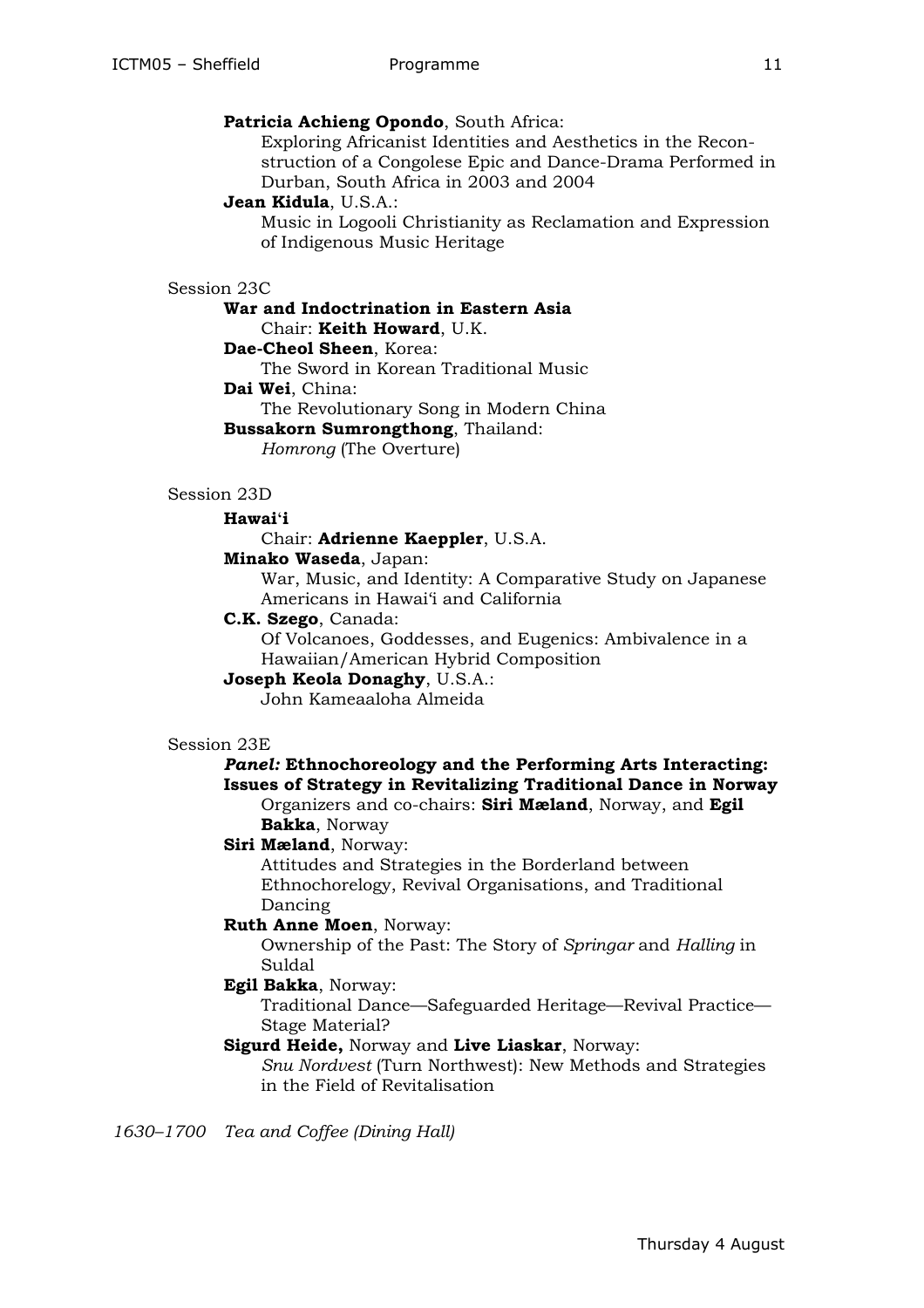### *1700–1830 Second Afternoon Session*

*Session 24A Plenary Session:* **Ethnomusicology and Ethnochoreology at Home in Croatia During the 1990s and Early 2000s: War, Revitalization, Applied Work**  Organizer and chair: **Naila Ceribašić**, Croatia: **Grozdana Marošević**, Croatia **Elsie Ivancich Dunin**, U.S.A./Croatia **Tvrtko Zebec**, Croatia

- *1830 Dinner (to be purchased outside)*
- *2000–2200 [British Forum for Ethnomusicology Committee Meeting (Room B)]*
- *2030–2130 Business Meeting of Ethnochoreology Study Group (Room C) Business Meeting of Music and Minorities Study Group (Room D) Business Meeting of Historical Sources Study Group (Room E)*

**\_\_\_\_\_\_\_\_\_\_\_\_\_\_\_\_\_\_\_\_\_\_\_\_\_\_\_\_\_\_\_\_\_\_\_\_\_\_\_\_\_\_\_\_\_\_\_\_\_\_\_\_\_\_\_** 

*2045–2400 Music and Dance Session (Bar) Invited performers:* Handsworth Traditional Sword Dancers Sheffield City Morris Grenoside Traditional Sword Dancers *Informal performances by ICTM members*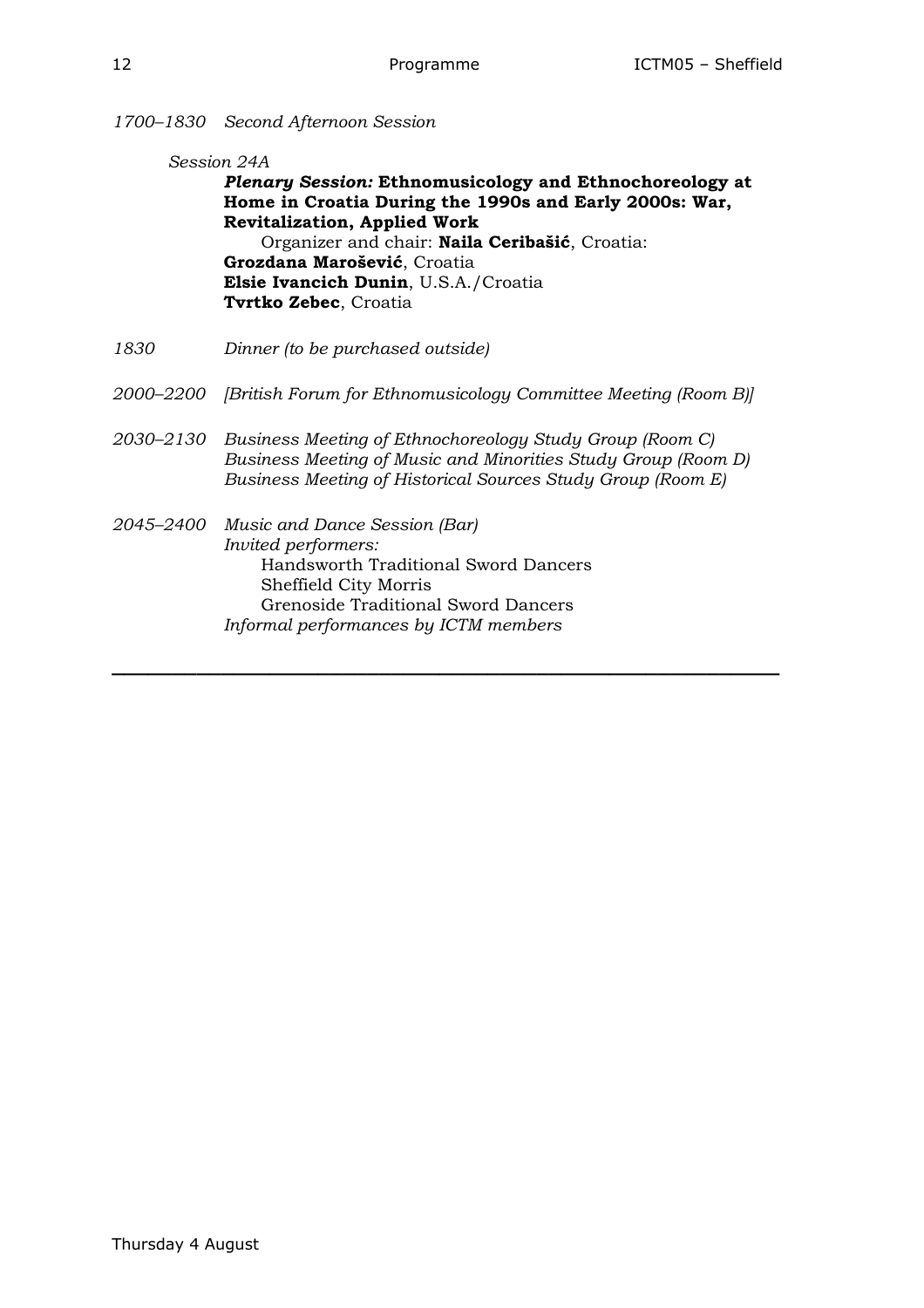### **FRIDAY, 5 AUGUST 2005**

*0730–0900 Breakfast (Dining Hall)*

*0900–1030 First Morning Sessions*

#### Session 31A

#### **The Voice and Envoicement**

Chair: **Veronica Doubleday**, U.K.

#### **Ian Russell**, U.K.:

New Songs in the Bothy: Re-creating Realities for a Fictive World

#### **Takamatsu Akiko**, Japan:

Some Remarks on the Present Situation of Lullaby Singing in Japan

### **Ingrid Akesson**, Sweden:

Reconstructing, Transforming, Creating: Attitudes to Tradition in Vocal Folk Music Revitalization (A Swedish Example)

#### Session 31B

#### **Reflections on War Musics**

Chair: **Jane Sugarman**, U.S.A.

#### **Dan Bendrups**, Australia:

From Matato'a to Military Dictatorship: Depictions of War in Rapanui Music

### **Tihana Rubić**, Croatia and **Željka Petrović**, Croatia:

Music in Croatia during the Homeland War, 1991-95: Perspectives from Then and Nowadays

### **Talila Eliram**, Israel:

"Ach Nizkor Et Kulam" (But We Shall Remember Them All): Exclusive Motifs in Songs of the War of Independence in Israel

### Session 31C

#### *Panel:* **The Expression of Traditional Music within the Realm of Popular Music within Diverse Ethnic and Cultural Contexts** Organizer and chair: **Donna Weston**, Australia

### **Donna Weston**, Australia:

Pagan Metal and Basque Nationalism

#### **Narelle McCoy**, Australia:

Irish Keening in Contemporary Contexts

#### **William Barton**, Australia:

The Indigenous Composer in a Western Context

### Session 31D

*Panel:* **Re-Vitalizing the Village Dance of Maramureş, Romania, in a "Cultural Tourism" Context: The Project and Its Limits**  Organizer: **Anca Giurchescu**, Denmark **Marianne Bröcker**, Germany **Svend Nielsen**, Denmark **Speranţa Rădulescu**, Romania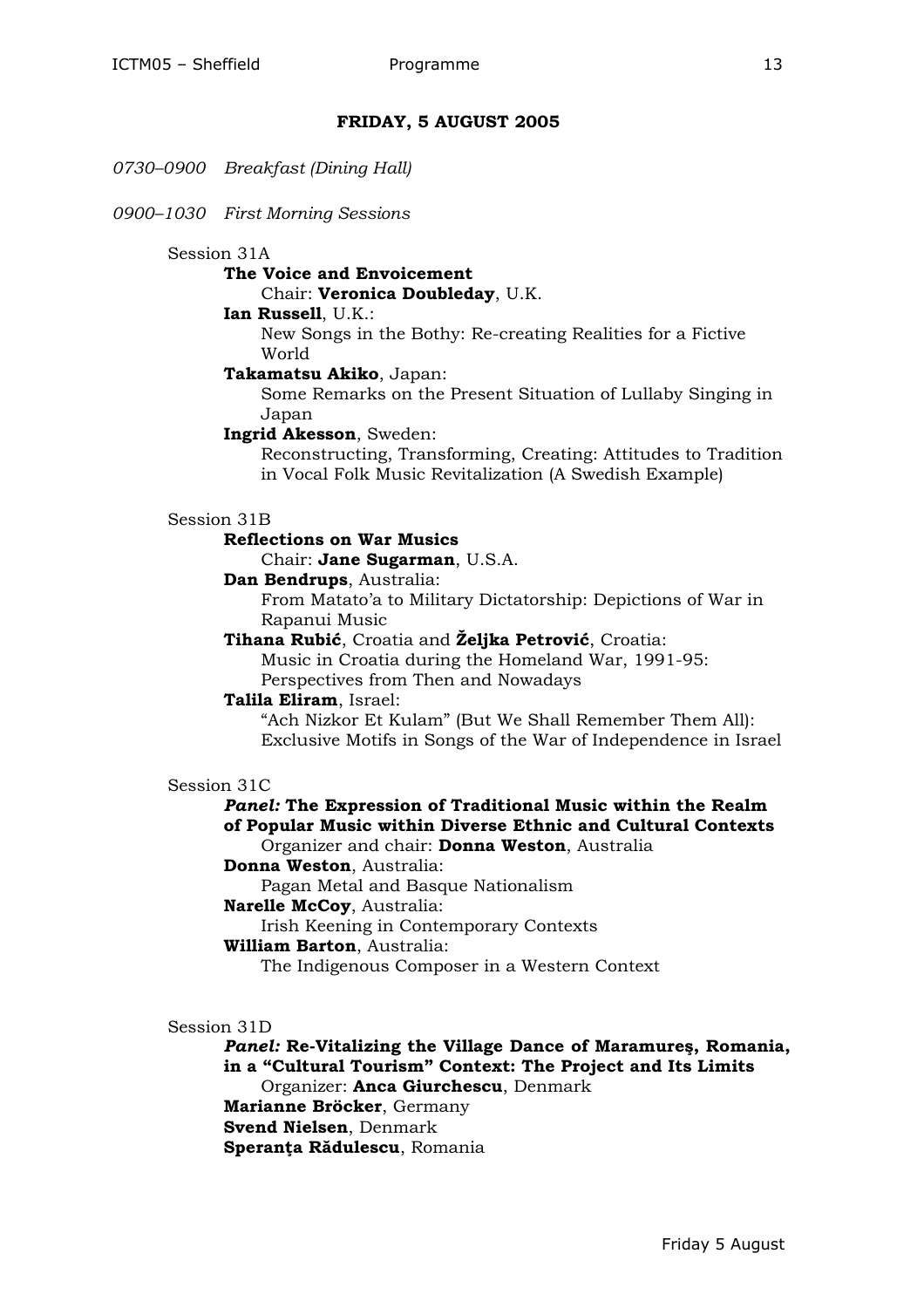*1030–1100 Tea and Coffee (Dining Hall)*

*1100–1230 Second Morning Sessions*

### Session 32A

### **Gender**

### Chair: **Nicola Dibben**, U.K.

### **Veronica Doubleday**, U.K.:

Regenerating Female Musical Performance in Afghanistan: Religious and Practical Considerations

### **Alma Bejtullahu**, Slovenia:

Music and War in Kosovo: The Perspectives of Ethnic Albanian Women

### Session 32B

**Issues in Sufi Music and Dance**

Chair: **Philip Schuyler**, USA:

### **Michael Frishkopf**, Canada:

The Global Construction of a Sufi Music: The Case of Shaykh Yasin Al-Tuhami of Egypt

### **János Sipos**, Hungary:

The Religious Music and Dances of the Bektashis Living in **Thrace** 

Session 32C

### **Music Education and Policy**

Chair: **Stephanie Pitts**, U.K.

### **Eva Fock**, Denmark:

Music Education in a Multicultural World

### **David Hughes**, U.K.:

Can Music Education Policy Revitalise Japanese Traditional Music<sub>2</sub>

### Session 32D

### *Panel:* **Scottish Psalmody Today: Emerging Issues and New Relationships**

Organizer and chair: **Terry E. Miller**, U.S.A.

### **Robin Hill**, U.K.:

Psalmody and the History of American Popular Music: Scotch Mist, or Scottish Myth?

### **Terry E. Miller**, U.S.A.:

The Willie Ruff Guide to Gaelic Psalmody: Imagining a Scottish Origin for Black Gospel Music

### **Colin Williamson**, U.K.:

Scottish Psalm-tune Influence on Religious Music in England

### Session 32E

### **Emerging Genres in Popular Music**  Chair: **Britta Sweers**, Germany **Paul B. van Nispen**, The Netherlands: Defining Cuban Rumba: A Socio-Cultural Classification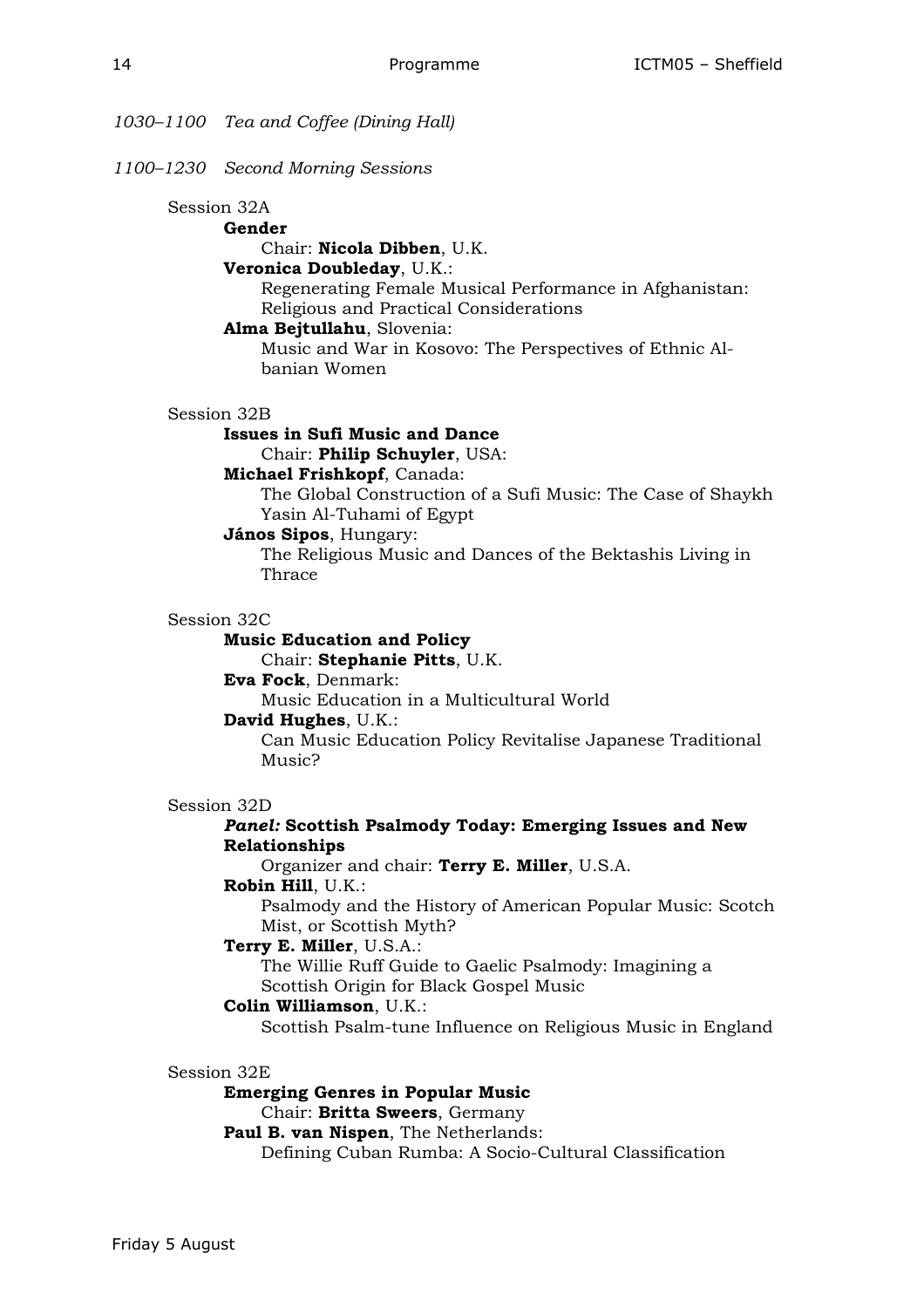*1300–1430 Buffet Lunch (Dining Hall)*

### *1430–1600 First Afternoon Session*

### Session 33A

### **General Assembly**

- *1600–1630 Tea and Coffee (Dining Hall)*
- *1630–1830 Second Afternoon Session*

### Session 34A

#### **Reviving Music Abroad I**  Chair: **Hae Kyung Um**, U.K.

### **Smaragdi Boura**, Greece:

Imagining Homeland: The Identity and Repertories of a Greek Labor-immigrant Musician in Germany

### **Leslie Hall**, Canada:

Rumba and Cha Cha: Multicultural Contexts in Toronto, Canada

### **Louise Wrazen**, Canada:

Dancing the Past: Memory, Nostalgia and the Future of Performance Among Polish Górale in Canada

### **Inna Naroditskaya**, U.S.A.:

*Mnohaya Lita* (Many Years): The Crowning of Ukrainian Couples in Chicago

### Session 34B

### **Three Case Studies in Change**

Chair: **Tilman Seebass**, Austria

**Takiguchi Sachiko**, Japan/Austria:

Transnational Transmission of Traditional Music: A Case Study of the Songs of the Lovara in Austria

### **Lalita Du Perron**, U.K.:

The Changing Faces of the Lyrics of *Khyāl*

### **Uwe Umberto Pätzold**, Germany:

The Music in *Pencak Silat* Tournaments is Gone: Devitalization of a Performance Culture?

### Session 34C

### **Transforming Instrumental Traditions**

Chair: **John Baily**, U.K.

### **David Wong**, U.K.:

Electronic Organ Entertainers in the U.K. and Piano Students in Sabah, Malaysia: Imagined Communities or Cultural Consolidations?

### **Sharon Meredith**, U.K.:

Transforming *Tuk*: The Positioning of a Traditional Music in Contemporary Genres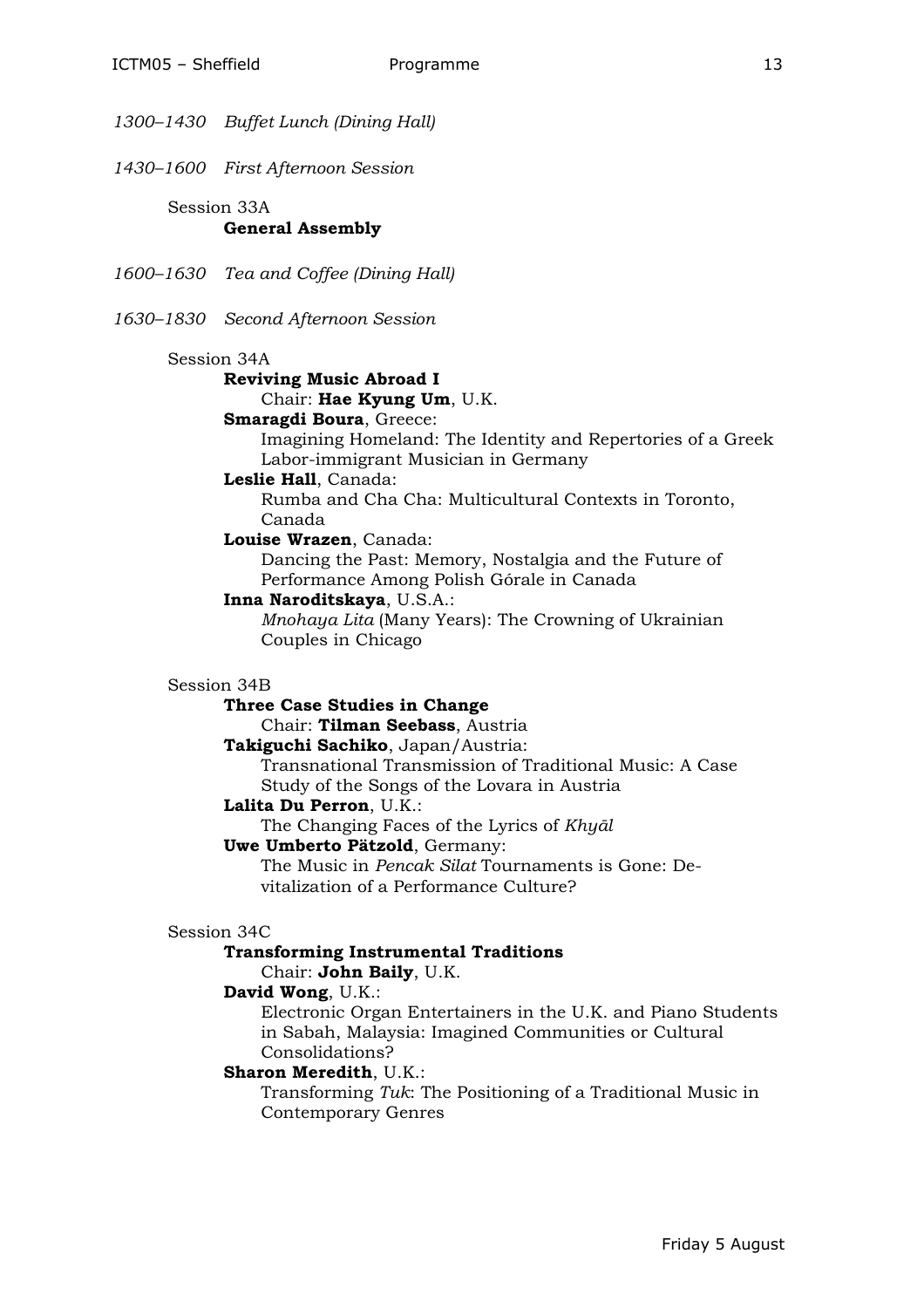Session 34D

**Music in Special Circumstances**

Chair: **Don Niles**, Papua New Guinea

**Tan Shzr Ee**, U.K.:

We Don't "Sing" Any "Music": Multifarious Identities of Amis Folksong in Southeastern Taiwan

### **Sverker Hyltén-Cavallius**, Sweden:

The Sound of a Social Category: Pensionerhood as Sonic Chronotope

**Benjamin J. Harbert**, U.S.A.:

Shakedown: Redefining Music in American Prisons

**Wigdis Jorunn Espeland**, Norway:

Folklore on Stage: Identity in Local, National, and International Contexts during the Olympic Winter Games at Lillehammer, 1994

### Session 34E

### **Researching Historical Evidence**

Chair: **Tina K. Ramnarine**, U.K.

### **Jon Storm-Mathisen**, Norway:

*Kveding* of *Stev*, the Oldest Form of Norwegian Vocal Music May Have Evolved from an Old Norse Practice of Reciting Edda Poems

### **Jacqueline Pattison Ekgren**, Norway:

"Irregular" Foot-tapping in Norwegian *Stev*: A Key for Insight into Poetry and Folksong throughout the Centuries

### **Michael Wright**, U.K.:

The Value of Jew's Harp Collections in Helping Understand Archaeological Finds

*1830 Dinner (to be purchased outside)*

### *2045–2400 Music and Dance Session (Bar) Informal Performances by ICTM Members*

*2045–2245 Screening of* A Kabul Music Diary *and (Premiere of)* Tablas and Drum Machines: Afghan Music in Fremont, California*—films by John Baily—Showroom Cinema, City Centre* 

*Ask at the Registration Desk if you want to buy a ticket*

**\_\_\_\_\_\_\_\_\_\_\_\_\_\_\_\_\_\_\_\_\_\_\_\_\_\_\_\_\_\_\_\_\_\_\_\_\_\_\_\_\_\_\_\_\_\_\_\_\_\_\_\_\_\_\_**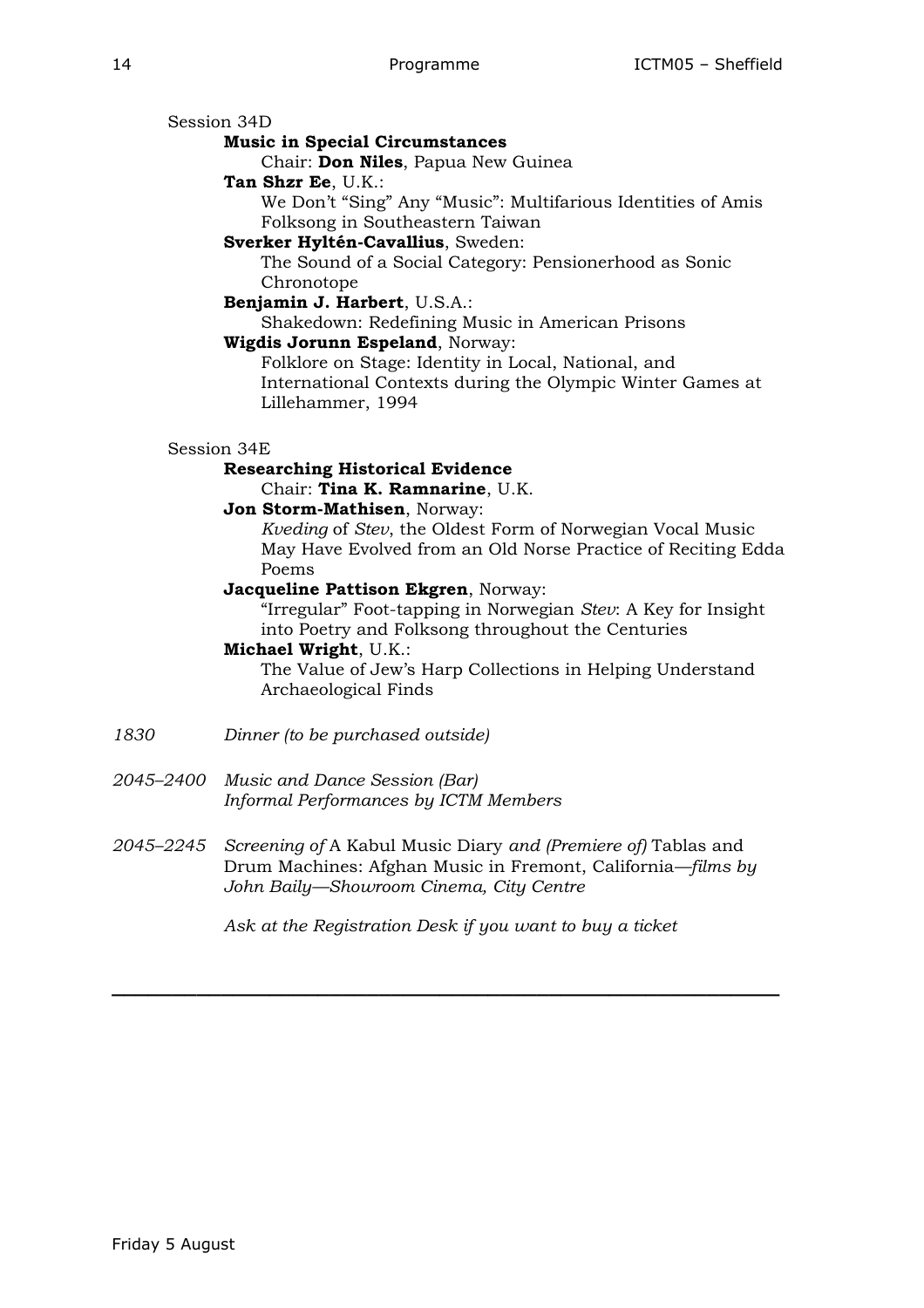#### **SATURDAY, 6 AUGUST 2005**

*0730–0900 Breakfast (Dining Hall)*

*0900–1030 First Morning Sessions*

#### Session 41A

### *Panel:* **Music, Migration, and Transforming Identities in Post-Soviet Central Asian Communities**

Organizer and chair: **Rachel Harris**, U.K.

#### **Saida Daukeyeva**, U.K.:

The Musical Life of the Kazakh Village in Western Mongolia **Rachel Harris**, U.K.:

Consuming and Reproducing the Sounds of the Homeland: The Uyghurs of Kazakhstan

### **Federico Spinetti**, U.K.:

Migrating Sounds: The Re-imagination of Music in a Tajik Rural Community

#### Session 41B

#### **Politics and Revival**

Chair: **Tsukada Kenichi**, Japan

#### **Gavin Douglas**, U.S.A.:

Music and Dictatorship: State Patronage and the Control of the Past in Burma

#### Session 41C

#### **Refugees**

### Chair: **Adelaida Reyes**, U.S.A.

#### **Allison Jane Singer**, U.K.:

The Relationship between Movement, Image and Space in Developmental Work with War-affected Refugee Children, Serbia 2001-02

### **Tran Quang Hai**, France:

The Music of Vietnamese Refugees

### **Ann David**, U.K.:

Dance Practices in the Sri Lankan London Tamil Community: Are They Markers for War Refugees to Sustain National, Cultural and Ethnic Identity?

#### Session 41D

#### **Hong Kong's New Paradigms**

Chair: **J. Lawrence Witzleben**, Hong Kong, China

**Li Wai Chung**, Hong Kong, China:

"Oh! You are Very Hip Hop!": Imagined Hybridization of Hip Hop Music in Hong Kong

#### **Canny Kam Lam Cheng**, Hong Kong, China:

Filipino Domestic Helpers in the Hong Kong Catholic Mass Liturgy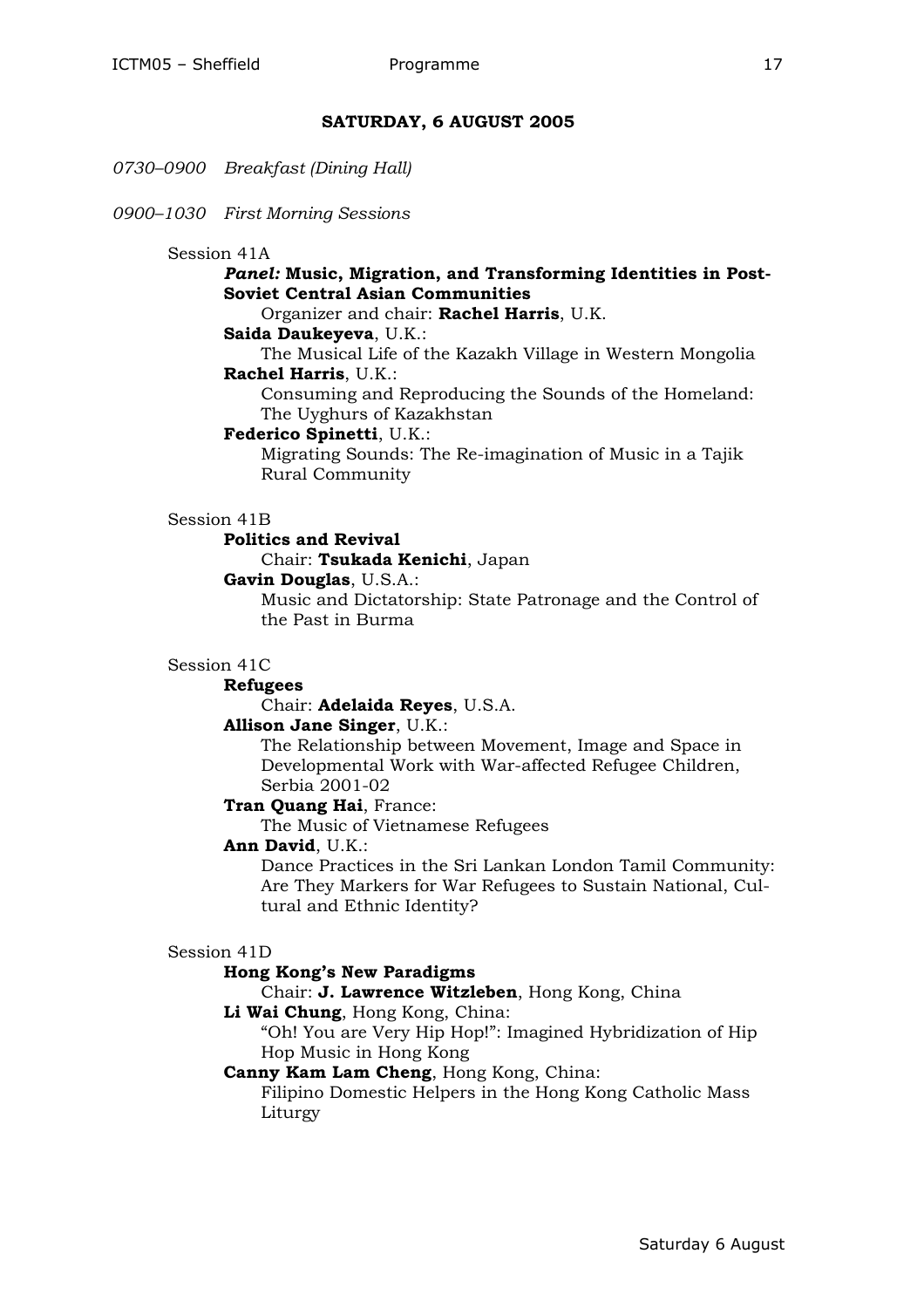Session 41E

### **Dance Reconstruction**

Chair: **Irene Loutzaki**, Greece

**Dalia Urbanavičienė**, Lithuania:

Reconstruction and Revival of Choreographic *Sutartinės* in Lithuania: Individual Agencies and Main Tendencies

### **Mark E. Perry**, U.S.A.:

The *Sardana* and the Invention of Tradition

#### **Barbara Alge**, Austria:

Reconstructing Tradition: The Case of the Pauliteiros De Miranda, Portugal

- *1030–1100 Tea and Coffee (Dining Hall)*
- *1100–1230 Second Morning Sessions*

### Session 42A

### *Panel:* **Class, Race and Gender Issues and Music in the Cold War**

Organizer and chair: **Gisa Jähnichen**, Germany **Gisa Jähnichen**, Germany:

Longing for the Distance and Confrontation with the Distance: Musical Dreams in the Former German Democratic Republic

### **Timkehet Teffera**, Ethiopia:

The Red Terror in Ethiopia: Political (Mis)use of Music and Dance

**Eva Fenn**, Germany:

Gender Dimensions of Music in the Cold War: The Actual Perceptions of Female Musicians in Iran

### Session 42B

### **Music and Islam: Reinventing, Reconstructing, and Developing**

Chair: **Irene Markoff**, Canada

### **Razia Sultanova**, U.K.:

Reinvention of Islam in Uzbek Music

### **Ines Weinrich**, Germany:

Music in Early Arabic Theatre: An Attempt at Reconstruction **Anne Elise Thomas**, U.S.A.:

Instrument of Development: The Case of the Egyptian *Qanun*

### Session 42C

### *Panel:* **Revival Processes in Norwegian Vocal Music: Religious Songs and Cattle Calling**

### Organizer and chair: **Bodil Haug**, Norway

### **Bodil Haug**, Norway:

The "Old Gospel Songs": Revitalizing Processes in the Lay Church Milieu

### **Anne Murstad**, Norway:

The Staging of Cow Calling in Postmodern Norway

### **David-Emil Wickström**, Norway:

Reviving Vigdal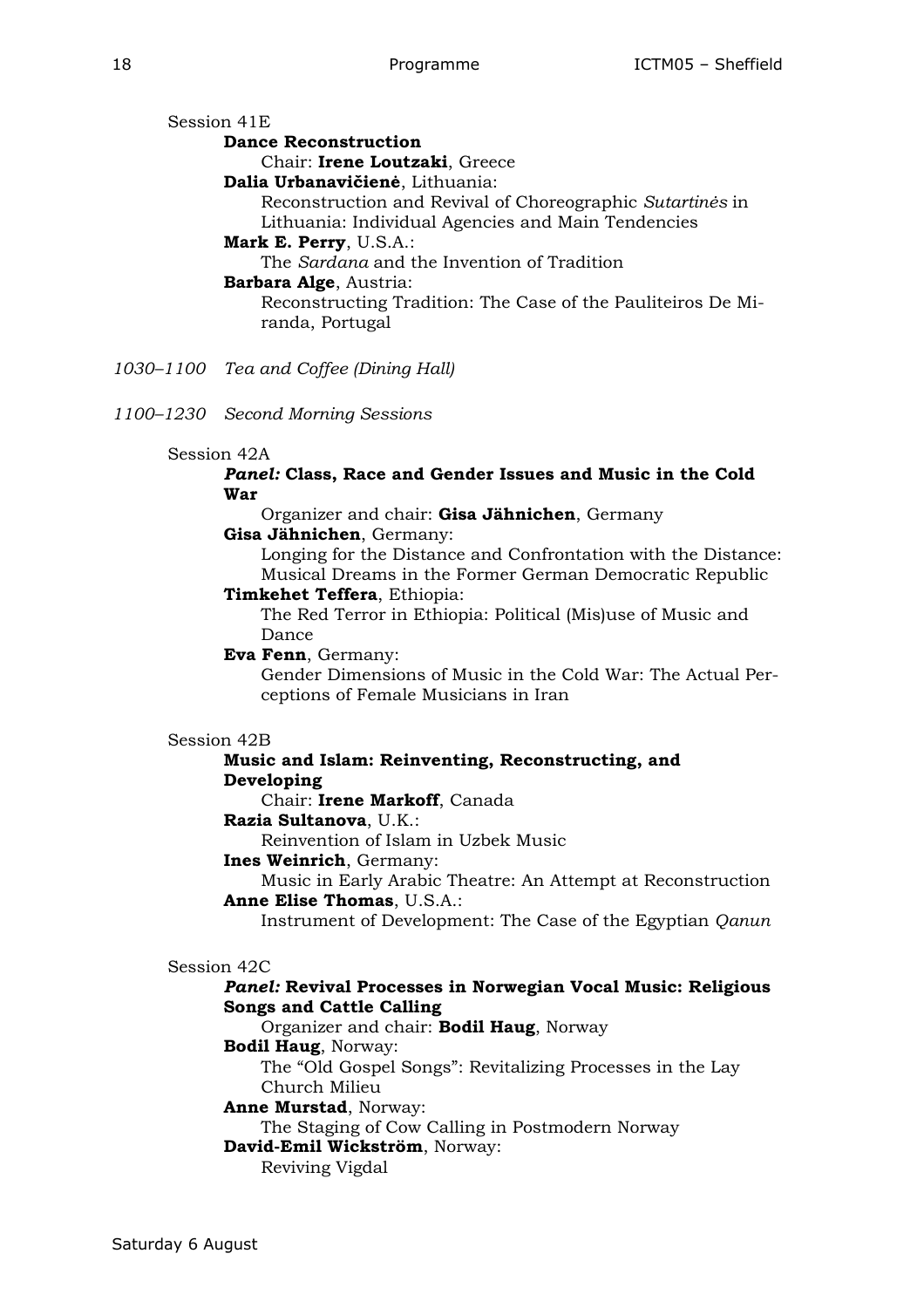Session 42D

**Politics, Nationalism, and Music in Vietnam and Laos**  Chair: **To Ngoc Thanh**, Vietnam

**Adam Chapman**, Australia:

Singing for the Party, Singing for the King: War, Revolution, and Lao Vocal Music

### **Barley Norton**, U.K.:

Cultural Nationalism and the Revival of Traditional Music in Vietnam

Session 42E

**Aboriginal Musics of America**  Chair: **Beverly Diamond**, Canada **Paula Conlon**, U.S.A.: Who Owns the Native American Flute?

*1300–1430 Buffet Lunch (Dining Hall)*

*1430–1630 First Afternoon Sessions*

#### Session 43A

#### *Panel:* **Shifting Emphases in Dance Revivals**

Organizer and chair: **Stephanie Smith**, U.S.A.

**Andriy Nahachewsky**, Canada:

Shifting from the "National" to the "Spectacular" in Ukrainian Canadian Dance

**Stephanie Smith**, U.S.A.:

Revival, Revitalization, and Change in English Country Dance **Mats Nilsson**, Sweden:

When Does a Revitalization End?

#### Session 43B

### *Panel:* **Music and Dance in Sacral and Secular Performances in Islamic Countries, Past and Present**

Organizer and chair: **Dorit Klebe**, Germany

### **Jacek Piech**, Poland:

The Symbolism of the Music and Dance of the *Mavlavi Tarigat*: The *Sema* Ceremony as an Example of Islamic Universal Language

### **Hande Sağlam**, Turkey/Austria:

The *Cem* Ceremony of the Alawi: Music, Dance, and Worship **Dorit Klebe**, Germany:

*Rakkas, Köçek, Tavşan*: "Effeminate" Professional Singing and Dancing Boys at the Ottoman-Turkish Court from the Seventeenth to the Nineteenth Century in Poetic and Musical Sources

### **Alessandra Ciucci**, Italy/U.S.A.:

A Performance of the *Shikhât*: Female Singer-Dancers in Morocco

### **Ulrike Stohrer**, Germany:

*Raqs*: Dance, Movement, and Social Values in the Highlands of Yemen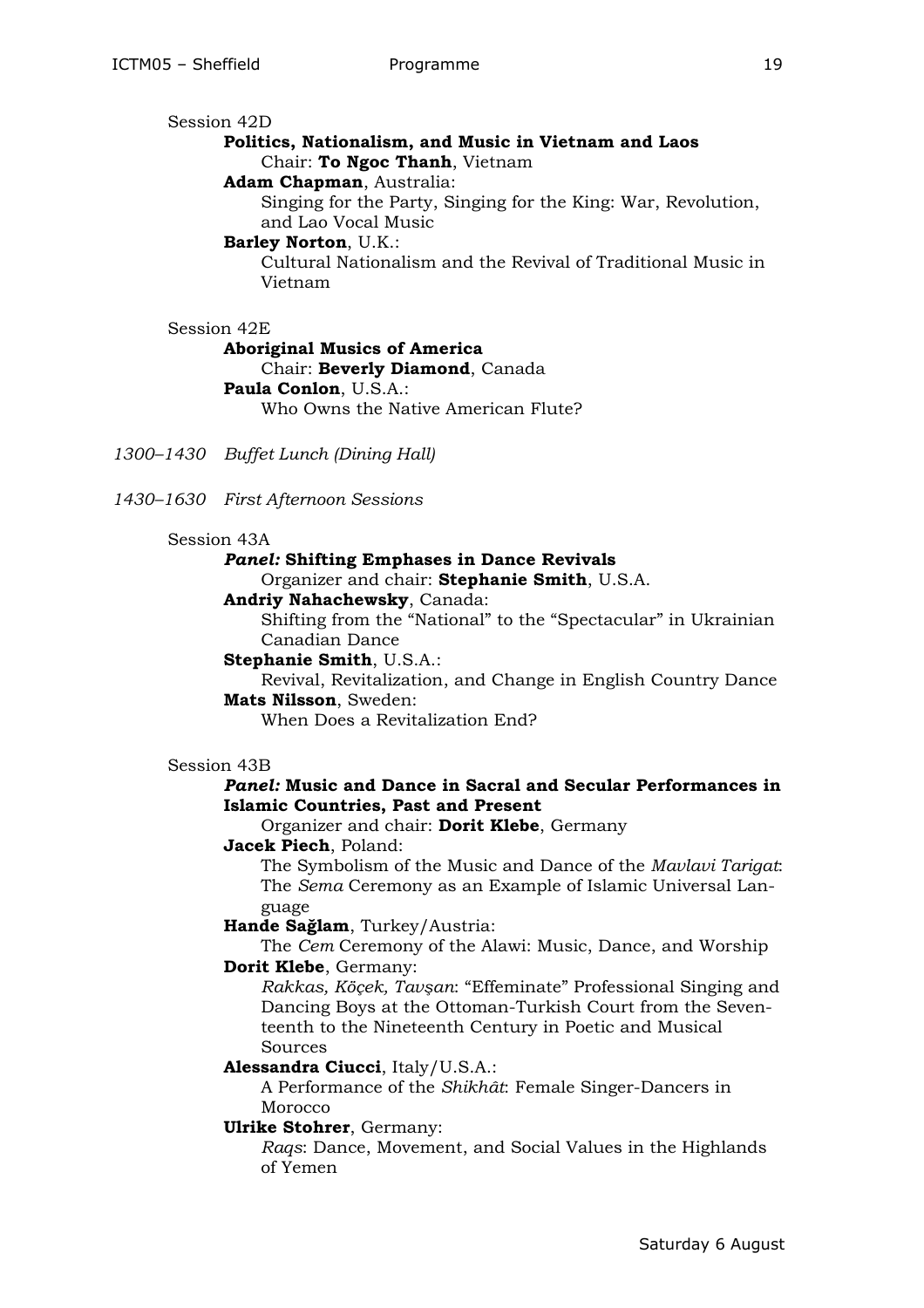Session 43C

### **Nativeness, Foreigness, and Cultural Authenticity** Chair: **Suzel Reily**, U.K.

### **Kirsty Gillespie**, Australia:

"Singsing i go we?": The Revival of Traditional Musical

Practices in a Highlands Papua New Guinea Community **Richard Jones**, U.K.:

"The Brighouse and Rastrick Brass Band and Their Adopted Yorkshireman!": A Participant Observer's Perception of Power, Status, and Interaction

### **Paphutsorn Wongratanapitak**, U.K.:

Foreigners Who Play Thai Music

Session 43D

### *Panel:* **Multipart Singing in the Balkans and in the Mediterranean**

Organizer and chair: **Ardian Ahmedaja**, Austria

### **Gerlinde Haid**, Austria:

Investigations on Multipart Singing in the Balkans and in the Mediterranean

### **Jean-Jacques Castéret**, France

From One Isolated Instance to Another: Some Clues for Understanding Multipart Singing in Mainland France

### **Ignazio Macchiarella**, Italy:

The Influence of Secondary Orality on Multipart Singing: Three Cases from Sardinia and Corsica

### **Ardian Ahmedaja**, Austria:

On "Multipartite" Solo Singing in Albanian Traditional Music

- *1630–1700 Tea and Coffee (Dining Hall)*
- *1700–1830 Second Afternoon Session*

### Session 44A

### *Plenary Session:* **Islam, Popular Music, and Globalization**  Organizer and chair: **Thomas Solomon**, Norway

### **Thomas Solomon**, Norway:

Hip-Hop for Allah? Islamic Themes in Turkish Rap in the Diaspora and in the Homeland

### **Gay Breyley**, Australia:

Seeking the *Simurgh*: Islam in Persian-Australian Rap **James Chopyak**, U.S.A.:

Islamic Fundamentalism, Globalization, and Music in Malaysia

- *1700–1830 Assembly of National and Regional Representatives (Room B)*
- *1830 Dinner (to be purchased outside)*

### *2030–2130 Meeting of Study Group Chairs (Room B)*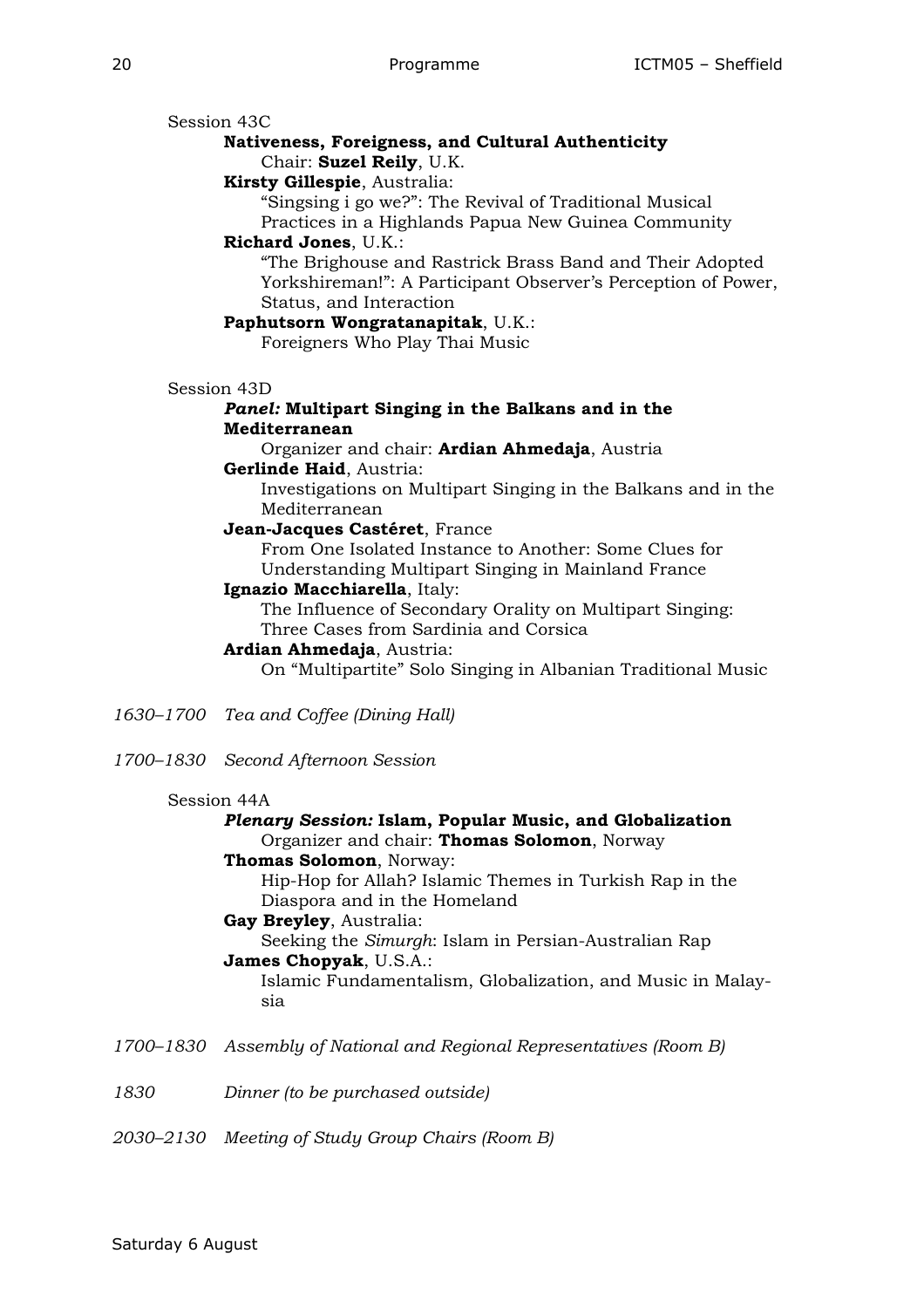*2030–2400 World Music Dance with Papa Al and Gordon Masiala & NKA Musica (Congolese Band), Juju Club, Boardwalk, Snig Hill, City Centre* 

*Ask at the Registration Desk if you want to buy a ticket*

**\_\_\_\_\_\_\_\_\_\_\_\_\_\_\_\_\_\_\_\_\_\_\_\_\_\_\_\_\_\_\_\_\_\_\_\_\_\_\_\_\_\_\_\_\_\_\_\_\_\_\_\_\_\_\_** 

*2030–2400 Music and Dance Session (Bar) Informal Performances by ICTM Members*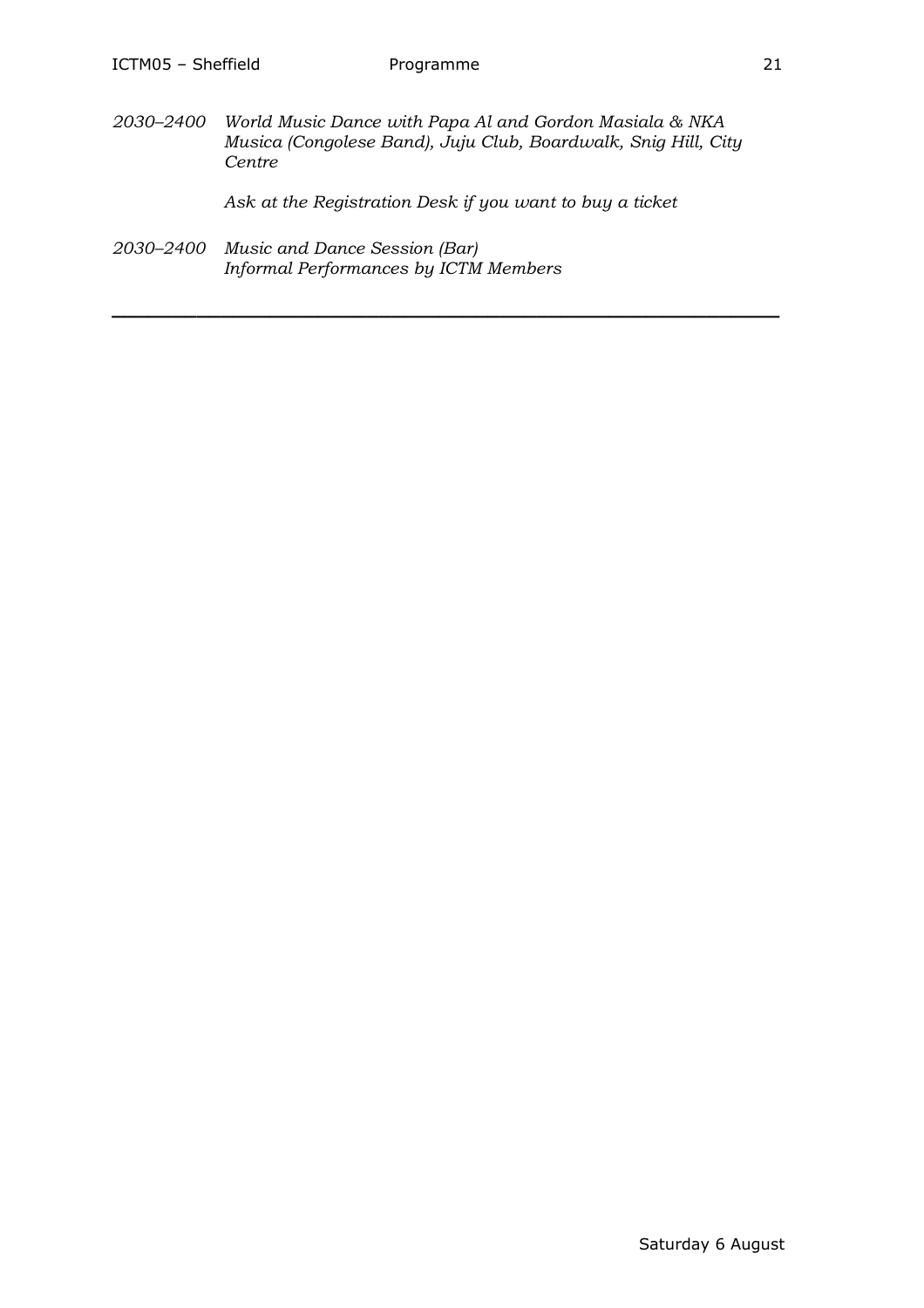### **SUNDAY, 7 AUGUST 2005**

- *0830–0930 Breakfast (Dining Hall)*
- *0920–1730 Tour to Peak District National Park and Chatsworth House*

*Those who have Peak District and Chatsworth tour tickets should meet at the coaches in the driveway outside Ranmoor House's main entrance at 0920. The coaches return to Ranmoor in time for dinner. Exact instructions about when your coach leaves Chatsworth will be given by the conference assistant allocated to your coach. We will not be checking names on the return journey, so do not miss your allotted time!*

*Ask at the Registration Desk before Sunday if you want to buy a ticket* 

- *1800–1900 Dinner (Dining Hall)*
- *1930–2100 Concert of English Music performed by Martin Carthy & Norma Waterson and Pauline Cato (Room A)*

**\_\_\_\_\_\_\_\_\_\_\_\_\_\_\_\_\_\_\_\_\_\_\_\_\_\_\_\_\_\_\_\_\_\_\_\_\_\_\_\_\_\_\_\_\_\_\_\_\_\_\_\_\_\_\_** 

*Admission is free to all conference participants and accompanying family members* 

*2130–2330 Music and Dance Session (Bar) Informal Performances by ICTM Members*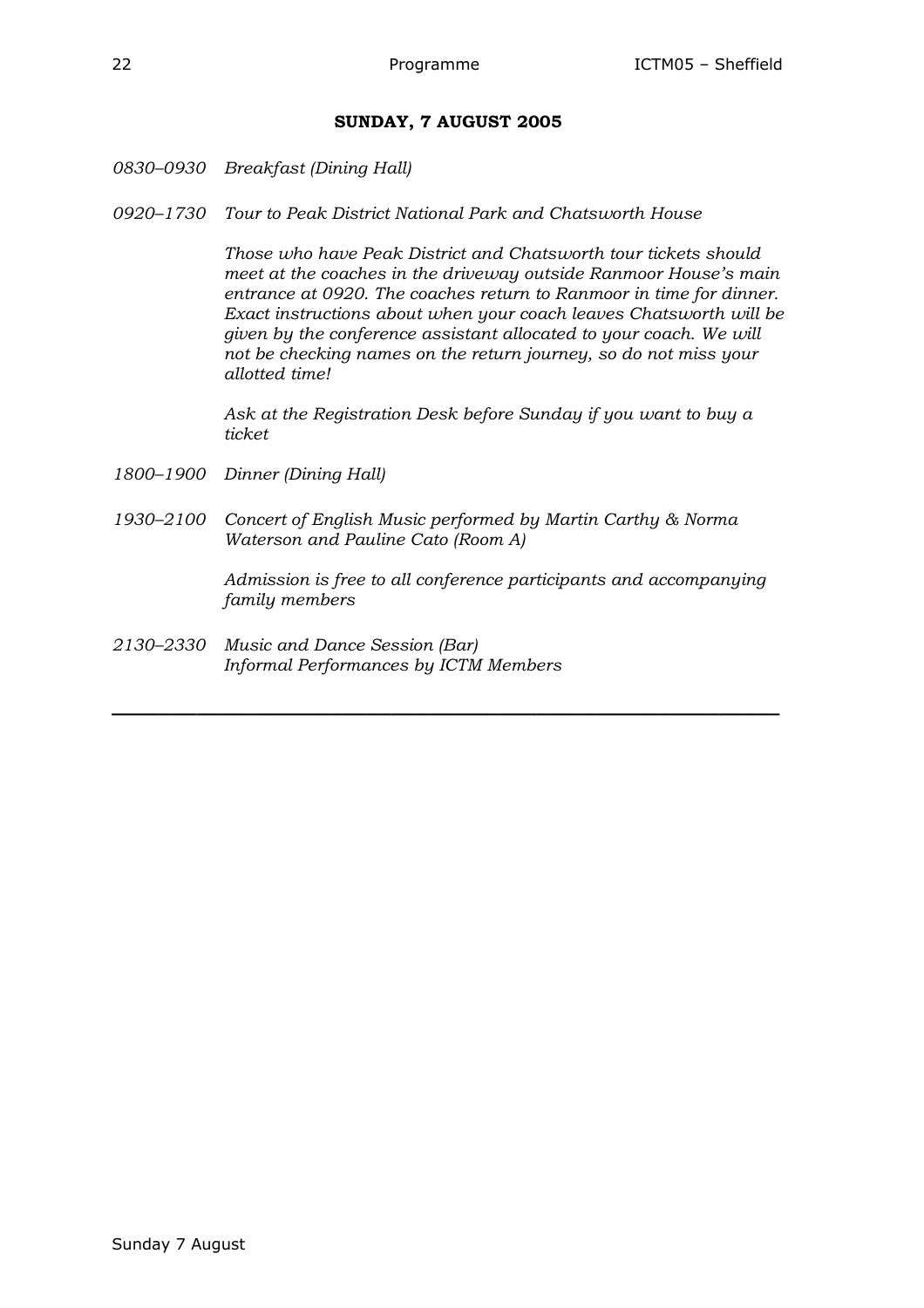### **MONDAY, 8 AUGUST 2005**

*0730–0900 Breakfast (Dining Hall)*

*0900–1030 First Morning Sessions*

### Session 51A

### *Panel:* **National Ethnomusicologies**

Organizer: **John Morgan O'Connell**, Ireland Chair: **Salwa El-Shawan Castelo-Branco**, Portugal Discussant: **Svanibor Pettan**, Slovenia

### **Thérèse Smith**, Ireland:

Bosom Buddies or Rival Siblings: Ethnomusicology and Folklore

**Catherine Foley**, Ireland:

Ethnochoreology in Ireland: A Holistic Approach

### **Aibhlin Dillane**, Ireland:

Othering the Self: The Challenge of Fieldwork in the Domain of Irish Traditional Music

**John Morgan O'Connell**, Ireland:

Nations Apart: Ethnomusicology in Ireland and Tajikistan, a Comparative Perspective

### Session 51B

### **Music in Religious Ritual Practices**

Chair: **Marianne Bröcker**, Germany

**Chan Wai Yin**, Hong Kong, China:

A Musical Study of the *Fangsheng* Ritual in Chinese Buddhism

### **Astrid Treffry-Goatley**, South Africa

Indigenous Zulu Music and Identity in South African Catholic Worship: A Study of Brother Clement Sithole's Compositions **Giovanna Iacovazzi**, Italy:

Paraliturgical Music in Malta: An Ethnomusicological Perspective

### Session 51C

### **African Modernities**

Chair: **Patricia Achieng Opondo**, South Africa

### **Elina Paukkunen**, Finland:

Making Traditional Modern in Senegal

### **Mahalia Lassibille**, France:

Traditional Dances as Construction

**Lois Ann Anderson**, U.S.A.:

Gender, Language, Ethnicity, and Music in the Broadcast Media of Central Uganda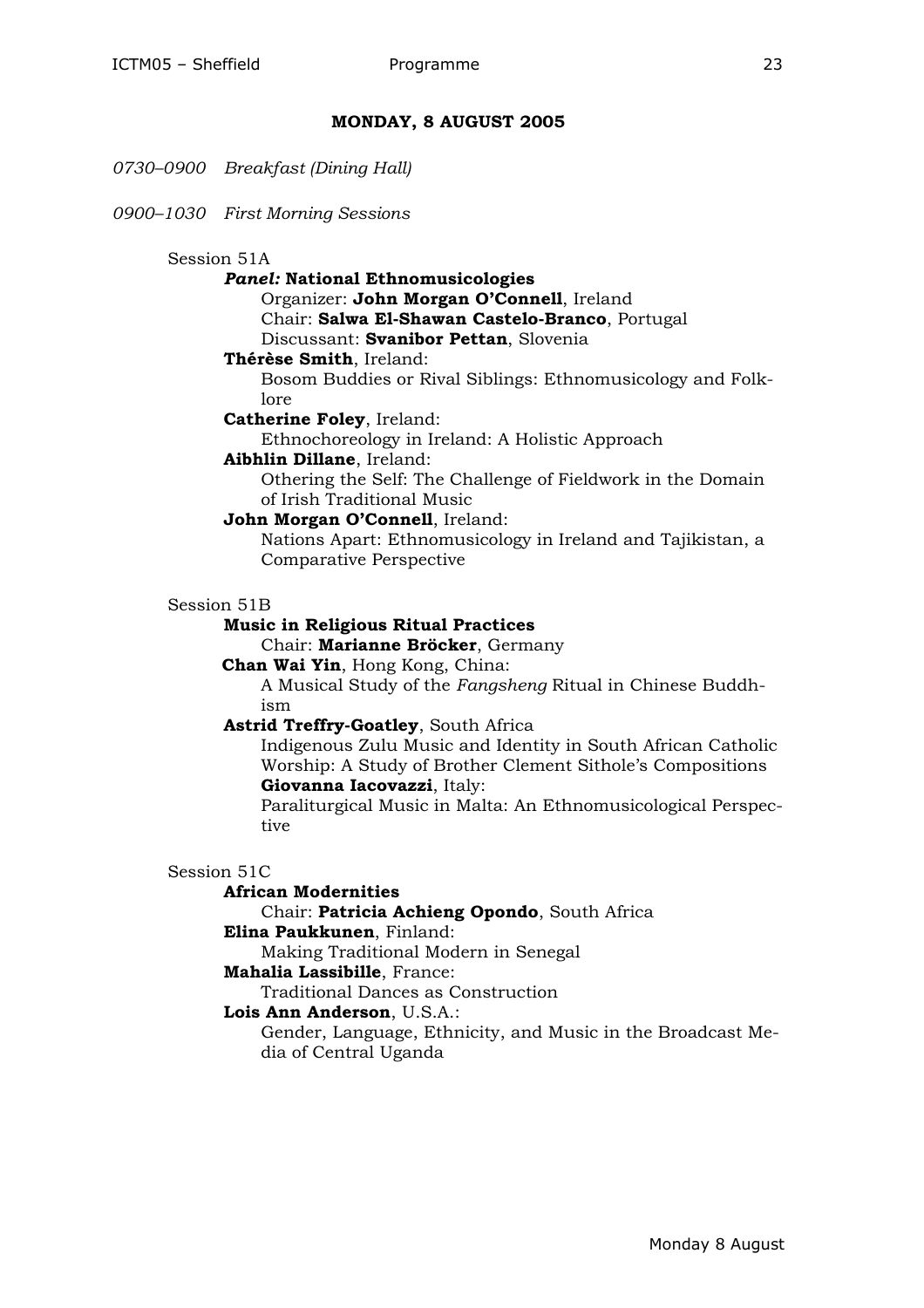Session 51D

### **Individuals and Revival**

Chair: **Eric Clarke**, U.K.

### **Andrew Killick**, U.K.:

Biography as History in Microcosm: Traditional Music in the Republic of Korea through the Life and Work of Hwang Byungki

### **Naka Mamiko**, Japan:

The Significance of Twentieth-century Sound Culture in Twenty-first Century Music: Tan Dun's Opera *Tea*

### **Ivan Lešnik**, Slovenia:

What to Revive, How to Reconstruct, Why to Revitalize? A Case Study of a Musician in Slovene Istria

```
Session 51E
```
### **Imagined Pasts and Transfigured Futures in European Folk Traditions**

Chair: **Julia Bishop**, U.K.

### **Juniper Hill**, U.S.A.:

"The Ancient is Avant-Garde:" Inspirations from an Imagined Past in Contemporary Finnish Folk Music

### **Caroline Bithell**, U.K.:

What Comes after Revival? Ideology, Cultural Policy, and Musical Revitalization in Corsica

*1030–1100 Tea and Coffee (Dining Hall)*

*1100–1230 Second Morning Sessions*

### Session 52A

**Marching**

## Chair: **Peter Cooke**, U.K.

**Jacqueline Witherow**, U.K.:

"The War on Terrorism" and Parading Bands in Northern Ireland

### **Katherine Brucher**, U.S.A.:

On Stage or in the Street? *Bandas Filarmónicas* and the Performance of Place in Contemporary Portugal

### **Konishi Junko**, Japan:

A Consideration of the Origins and Diffusions of the Micronesian Marching Dance Based on Historical Documents and Oral Traditions from Pohnpei Island and Mwoakilloa Atoll

### Session 52B

### *Panel:* **Uncovering Layers of Memory: A Diachronic Approach to the Music of Central European Jews and Roma**

Organizer and chair: **Zuzana Jurková**, Czech Republic **Zuzana Jurková**, Czech Republic:

Roma Music Research as Our Mirror?

### **Gerda Lechleitner**, Austria:

The Role of Archives: Early Collections as Documents of Memory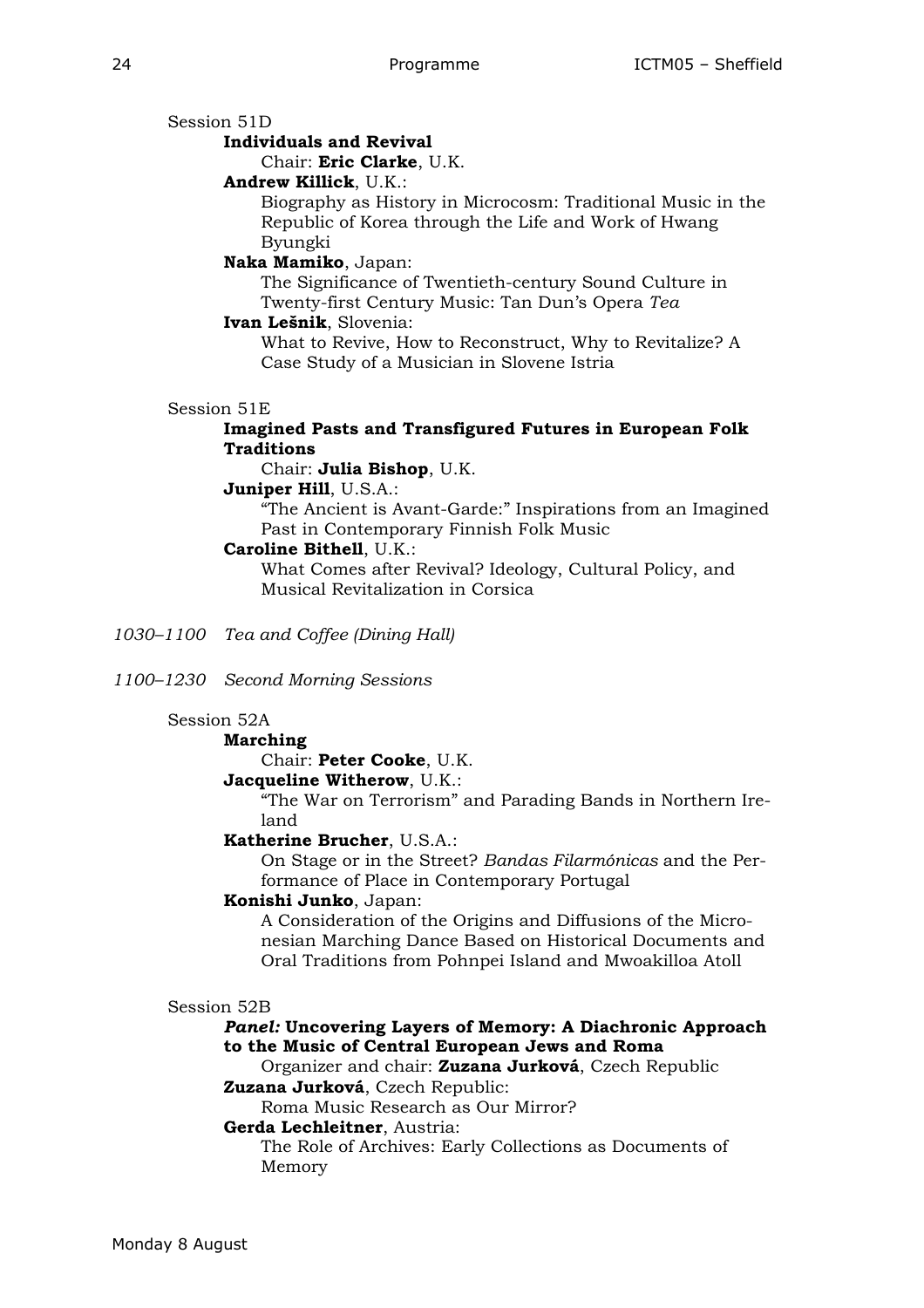**Christiane Fennesz-Juhasz**, Austria: Fieldwork as the Quest for Memory: Some Reflections **Božena Muszkalska**, Poland: The Presence of the Past in the Musical Life of Polish Jews after Resurgence **Katalin Kovalcsik**, Hungary: A Romani Approach to "Traditions" and "Memory" among Musicians in the Capital **Veronika Seidlová**, Czech Republic: The Oldest Historical Sources of the Synagogue Chant in the Czech Republic Session 52C *Panel:* **Digital Archiving of Macedonian Cultural Heritage**

Organizer and chair: **Dimitrije Buzarovski,** Macedonia **Dimitrije Buzarovski**, Macedonia:

The Methodology of Digital Archiving and Research at IRAM **Ivona Opetcheska-Tatarchevska**, Macedonia:

Building a Systematic Approach to Macedonian Dance Ethnography

**Irena Mitevska**, Macedonia:

Digitisation of the 383 Transcriptions from Živko Firfov's Collection

Session 52D

### **Dance Traditions Today**

Chair: **Ruth Hellier-Tinoco**, U.K.

#### **Theresa Jill Buckland**, U.K.:

Embodying Northern Values: Aesthetics, Revival, and Identity in Northwest English Morris Dance

### **Catherine A. Shoupe**, U.S.A.:

The Scottish Ceilidh Dance Revival

#### Session 52E

#### **Theoretical Reflections**

Chair: **Rembrandt Wolpert**, Germany

### **Tom Van Buren**, U.S.A.:

Reflections on Presenting from the Global Migration of Culture in a New Age of Empire

#### **Don Niles**, Papua New Guinea:

The Sonic Structure of *Tom Yaya Kange*: An Example of Ku Waru Sung Poetry from Papua New Guinea

*1300–1430 Buffet Lunch (Dining Hall)*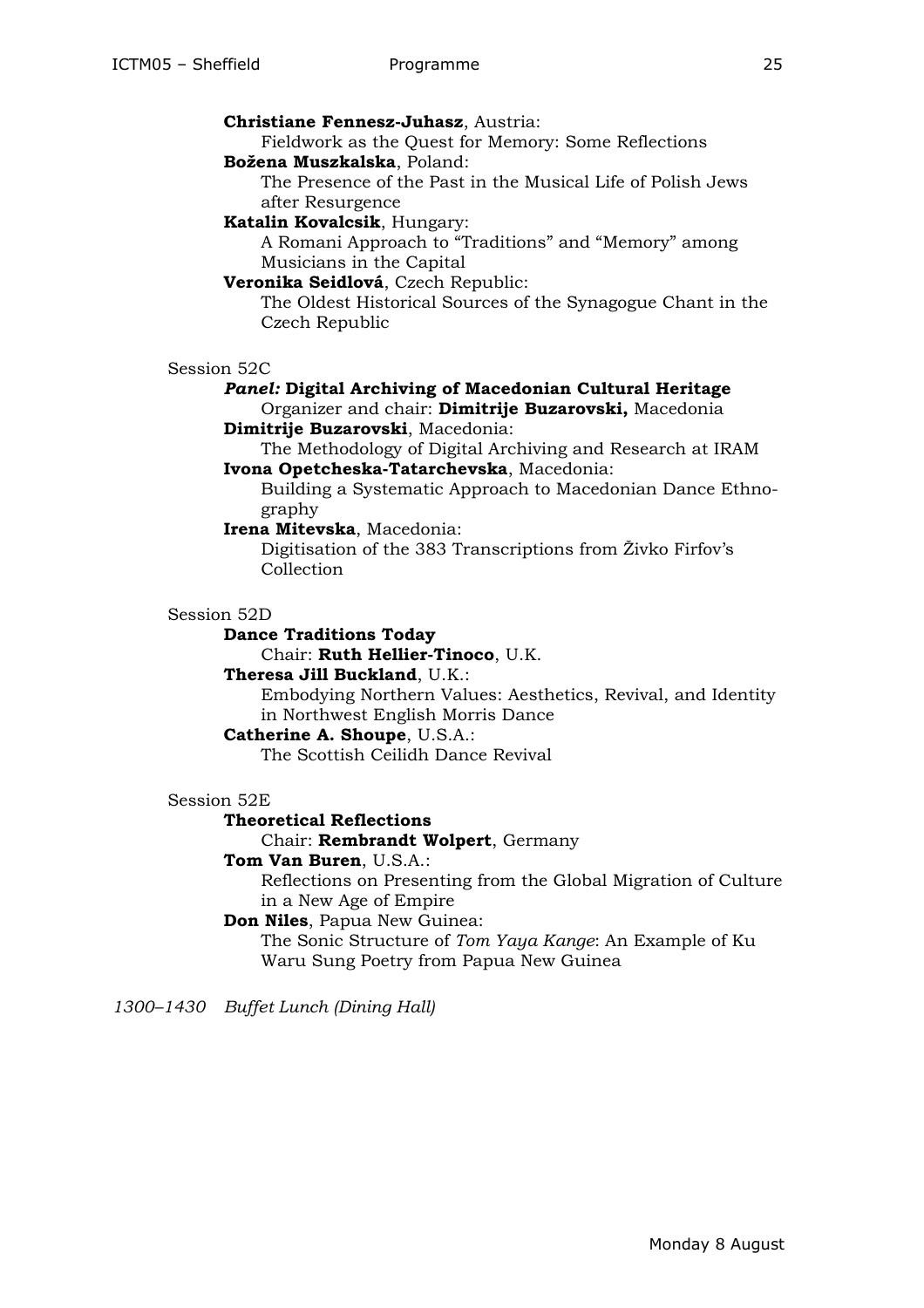*1430–1630 First Afternoon Sessions*

| Session 53A |  |
|-------------|--|
|-------------|--|

### *Panel:* **A Political War on Culture? The Cultural Revolution and Its Impacts on Musics in China**

Organizer and chair: **Tsai Tsan-huang**, Taiwan

### **Lam Ching-Wah**, China:

The Social, Political, and Musical Significance of Revolutionary Beijing Opera

**Tsai Tsan-huang**, Taiwan:

Forcing Revolution: The Chinese Zither Reform Committee and Its Impact on Chinese Musical Instruments

### **Xiao Mei**, China:

Black Humour: Chinese National Musicology during the Cultural Revolution

### **Xiao Ming**, China:

The Music of the Tujia Autonomous County of Changyang during the Period of the Cultural Revolution

### **Pan Mulan**, China:

A Comparison of Li Ling's Musical Theory Before and After the Cultural Revolution

### Session 53B

### *Panel:* **Music and Group Identities in European Contexts**  Organizer and chair: **María Escribano**, Ireland

**Timothy Cooley**, U.S.A.:

Festivals, Change, and Affinity Groups in the Polish Tatras **Naila Ceribašić**, Croatia:

Three Events, Agencies, and Realizations of the National Minorities' Heritage in Croatia

**Erica Haskell**, U.S.A.:

International Cultural Aid and the Case of Guča Gora, Bosnia **María Escribano**, Ireland:

A Grassroots "Revival": The Basque *Txalaparta*

### Session 53C

### *Panel:* **Nineteenth-century Derived Couple Dances**

Organizer and chair: **Egil Bakka**, Norway

**Mats Nilsson**, Sweden:

Swedes Waltzing to the Polka and Polka-ing to the Waltz **Dorota Gremlicova**, Czech Republic:

The Nineteenth-century Czech Waltz

**Dalia Urbanavičiene**, Lithuania:

A Polka Documentation from a Lithuanian Village

**Anne von Bibra Wharton**, U.S.A.:

F. A. Zorn, a German Dancing Master on the www

**Daniela Stavelova**, Czech Republic:

Polka as a Czech National Symbol

**Elsie Ivancich Dunin**, U.S.A./Croatia:

Contemporary US Country Western Dancing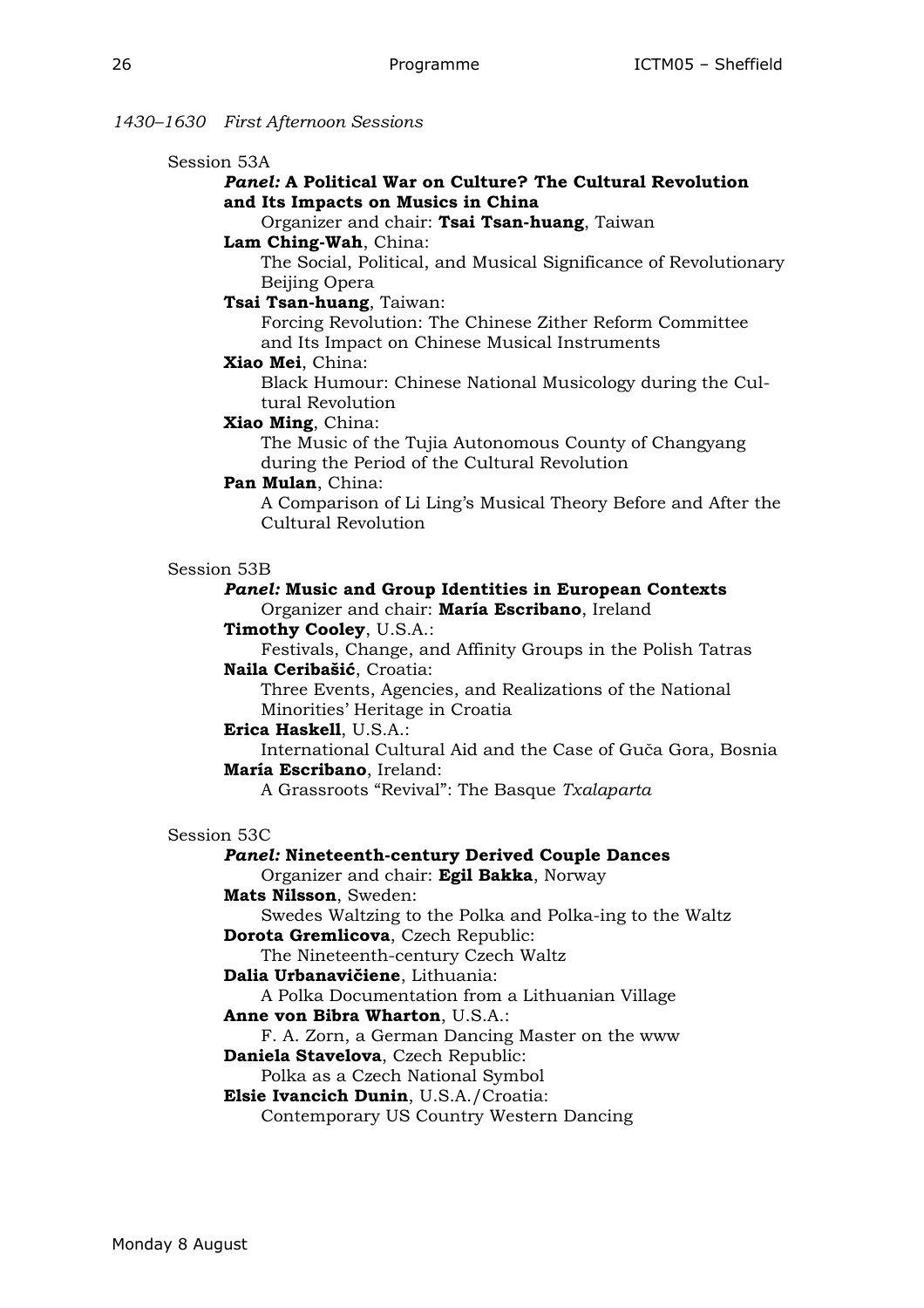### *Panel:* **The Revival and Reconstruction of Traditional Music and Dance in Twentieth-century Portugal**

Organizer and chair: **Salwa El-Shawan Castelo-Branco**, Portugal

Discussant: **John Morgan O'Connell**, Ireland

**Salwa El-Shawan Castelo-Branco**, Portugal:

Portugal's Traditional Music and Dance Revival Movements: Legacies of Modernity

**Pedro Félix**, Portugal:

The Competition for "The Most Portuguese of All Villages", 1938

### **Maria do Rosário Pestan**, Portugal:

"Voices of the Homeland": Folklorization in Manhouce, 1938- 2000

### Session 53E

*Panel:* **Music and Christianity in the Pacific** 

Organizer: **Jane Freeman Moulin**, U.S.A.

Chair: **Adrienne Kaeppler**, U.S.A.

### **Kuki H. Tuiasosopo**, U.S.A.:

*Pese Ma Vi'Iga I Le Atua*: The Sacred Music of the Congregational Church of Jesus in Sāmoa

**Jane Freeman Moulin**, U.S.A.:

Each Bird Has Its Own Song: Music in the Marquesan Church **Brian Diettrich**, U.S.A.:

Communities of Faith, Networks of Culture: Chuukese Church Music in the Diaspora

### **Raymond Ammann**, Vanuatu:

Hymns and "Counter-hymns" in the Loyalty Islands (New Caledonia)

- *1630–1700 Tea and Coffee (Dining Hall)*
- *1700–1830 Second Afternoon Session*

### Session 54A

*Plenary Session:* **Applied Ethnomusicology and Studies on Music and Minorities: The Convergence of Theory and Practice**  Organizer and chair: **Ursula Hemetek**, Austria

**Adelaida Reyes**, U.S.A.:

Forced Migrants, Their Music-making, and Public Policy **Stephen Wild**, Australia:

Three Generations of *Rom*: An Australian Indigenous Ceremony of Reconciliation

### **John Morgan O'Connell**, Ireland:

Barış Türküsü: A Song for Peace

### **Ursula Hemetek**, Austria:

Applied Ethnomusicology in the Process of Political Recognition of a Minority: A Case Study from the Austrian Roma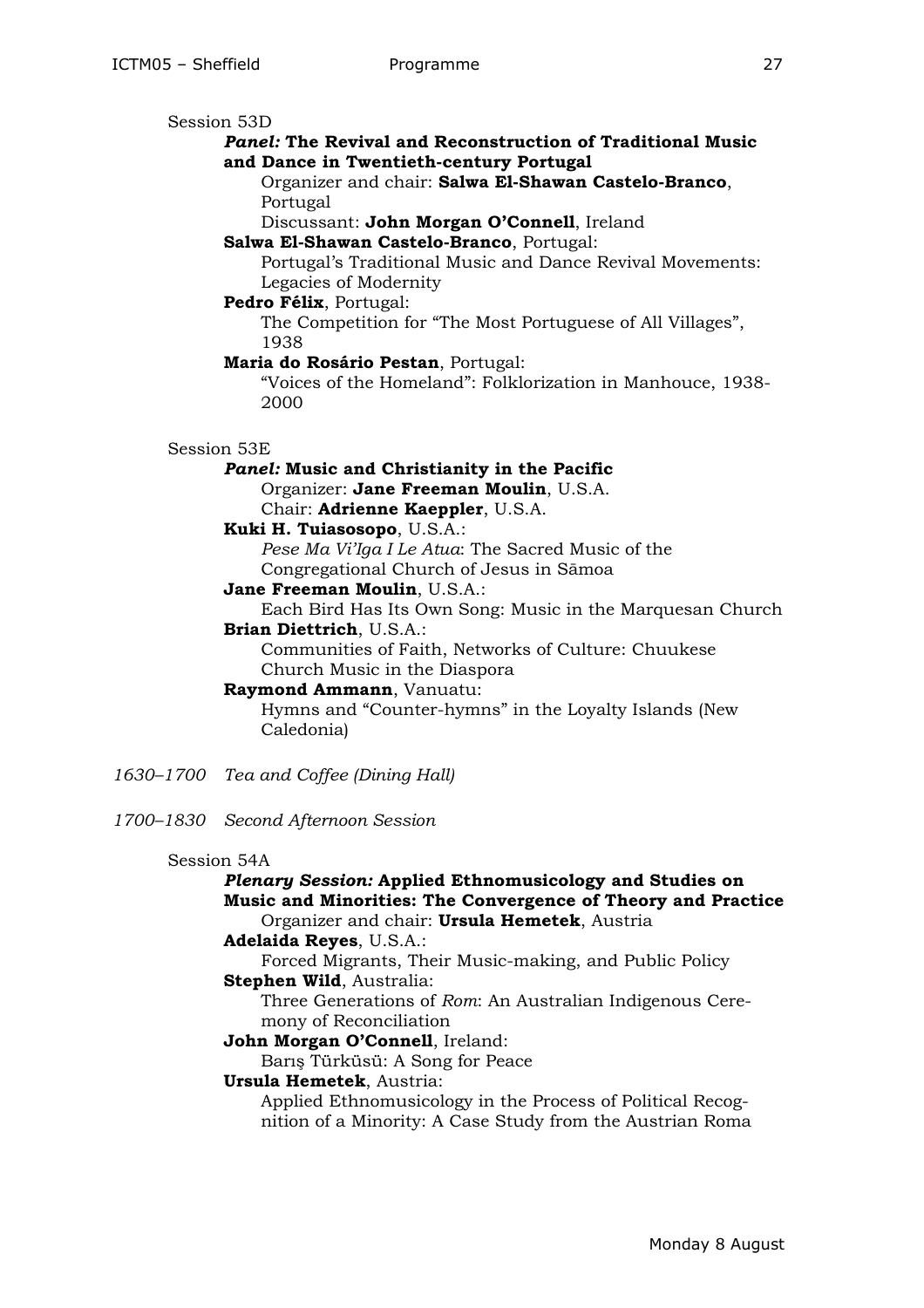*1830 Dinner (to be purchased outside)* 

*2030–2245 Evening Film Session*

Session 55C **Raymond Ammann**, Vanuatu: *Karum Nupu: Basket of Songs* (35 minutes) **Liu Hsin-cheng**, Taiwan: *Sounds of Love and Sorrow* (86 minutes)

*2045–2400 Music and Dance Session (Bar) Invited performers:* Mpopoma Dance Ensemble (Zimbabwe) Duke Dandy's Clog Dancers Stone Monkey Rapper Sword Dancers Triskele Rapper Sword Dancers *Informal performances also by ICTM members*

*2130–2230 Business Meeting of Oceania Study Group (Room D)* 

\_\_\_\_\_\_\_\_\_\_\_\_\_\_\_\_\_\_\_\_\_\_\_\_\_\_\_\_\_\_\_\_\_\_\_\_\_\_\_\_\_\_\_\_\_\_\_\_\_\_\_\_\_\_\_\_\_\_\_\_\_\_\_\_\_\_\_\_\_\_\_\_\_\_\_\_\_\_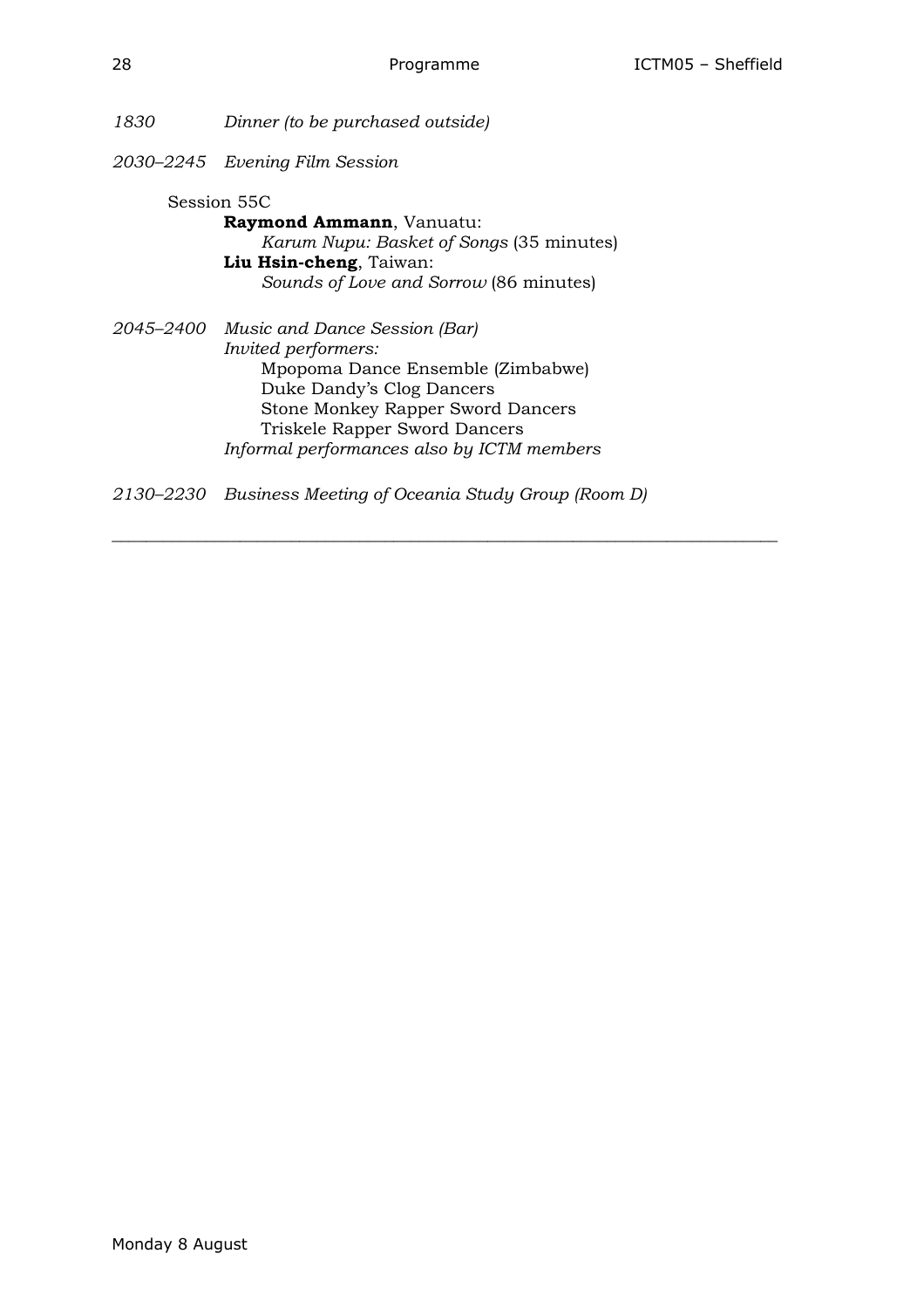### **TUESDAY, 9 AUGUST 2005**

*0730–0900 Breakfast (Dining Hall)*

*0900–1030 First Morning Sessions*

### Session 61A

### **Greek Revitalizations**

### Chair: **Kevin Dawe**, U.K.

### **Aspasia Theodosiou**, Greece:

Tradition as "Technology" of Marginality: Reviving Polyphonic Singing on the Greek-Albanian Border

### **Maria Papapavlou**, Greece:

Carnival Music in Greece: Reconstructing Imported Musical **Traditions** 

### **Irene Loutzaki**, Greece:

Communities Work to Revive Greek Traditions: The *Yennicheri*, a Carnival Custom of Folk Pageantry and Protest

### Session 61B

### **Religious Revivals I**

Chair: **Sandra Graham**, U.S.A.

**Helen Black**, Australia:

A Psalm by Another Name Does Sound as Sweet: An Examination of a Continuing Musical Tradition in the Pacific Islands of Fiji

### **Muriel E. Swijghuisen Reigersberg**, U.K.:

Reconstructing and Reviving a Choral Tradition in a Lutheran Aboriginal Community in Australia

### **Jonathan Dueck**, U.S.A.:

Binding and Loosing in Song: Mennonite Music, Conflict, and Identity in Urban Canada

### Session 61C

### **Issues in Vietnamese Music**

Chair: **Tran Quang Hai**, France

**Nguyen Thi Minh Chau**, Vietnam:

### *Ma* River Songs

**Le Van Toan**, Vietnam:

The Folk Performing Arts of *Tro Thiep* and *Mua Den* in Thanh Hoa Province

### Session 61D

### **International Perspectives on Dance**

Chair: **Theresa Jill Buckland**, U.K.

### **Edwige Dioudonnat**, France:

Muslim Heritage in Kathak Dance

### **Judith Olson**, U.S.A.:

Creativity in Revival for Hungarian *Táncház* Dancers and Musicians

*1030–1100 Tea and Coffee (Dining Hall)*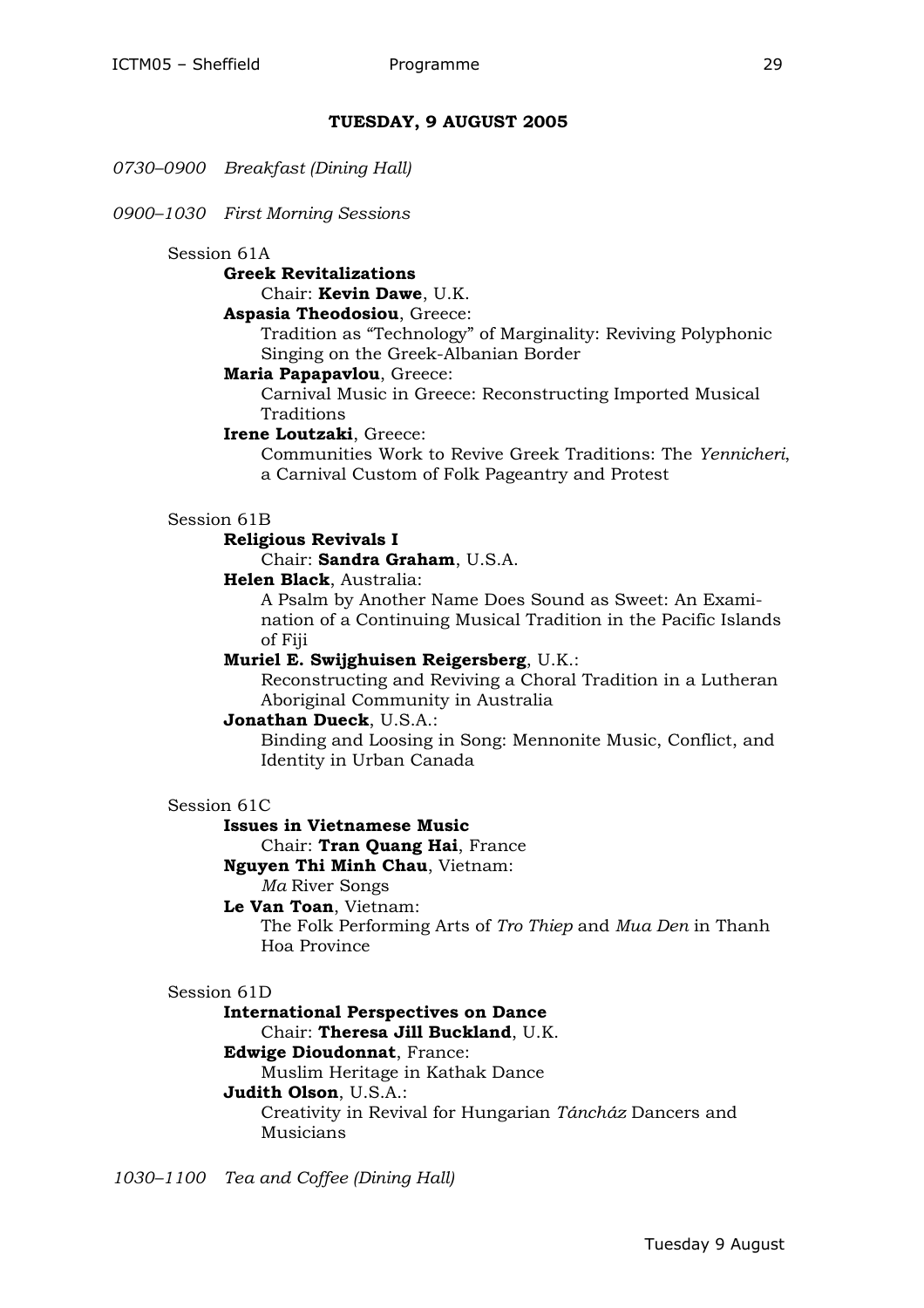*1100–1230 Second Morning Sessions*

Session 62A

### *Panel:* **Romani Music: What is It? How Do We Approach It? What Can We Say about It?**

Organizer and chair: **Speranţa Rădulescu**, Romania

**Filippo Bonini Baraldi**, Italy

**Christiane Fennesz-Juhasz**, Austria **Ursula Hemetek**, Austria

**Zuzana Jurková**, Czech Republic

**Katalin Kovalcsik**, Hungary

**Bernard Lortat-Jacob**, France

**Svanibor Pettan**, Slovenia **Victor Stoichiţă**, France

**Irén Kertész Wilkinson**, U.K.

Session 62B

### **Music/Dance as a Means to an End**  Chair: **Timothy Cooley**, U.S.A. **Hanna Väätäinen**, Finland:

Doing Disability Politics through Dance

**Ingrid Bertleff**, Germany:

Ethnomusicology and Fair Trade

**Maureen Loughran**, U.S.A.:

Radio Vérité: The Radio Documentary as Applied Ethnomusicology

### Session 62C

**Religious Revivals II** Chair: **Barbara Rose Lange**, U.S.A. **Marianne Bröcker**, Germany: The Revitalization of an Old Folk Music Tradition in the Ukraine **Essica Marks**, Israel: The Revival of Jewish Hymn Singing in Israel Today

### Session 62D

### **Okinawa**

### Chair: **David Hughes**, U.K.

### **Kaneshiro Atsumi**, Japan:

The Revival of Okinawan Court Music

### **Tsukada Kenichi**, Japan:

Migration and Performing Arts: The Transplantations of *Eisa* in the Yaeyama Islands, Japan

### **Wang Yaohua**, China:

The Methodology of Research on the Restoration of *Uzagakku*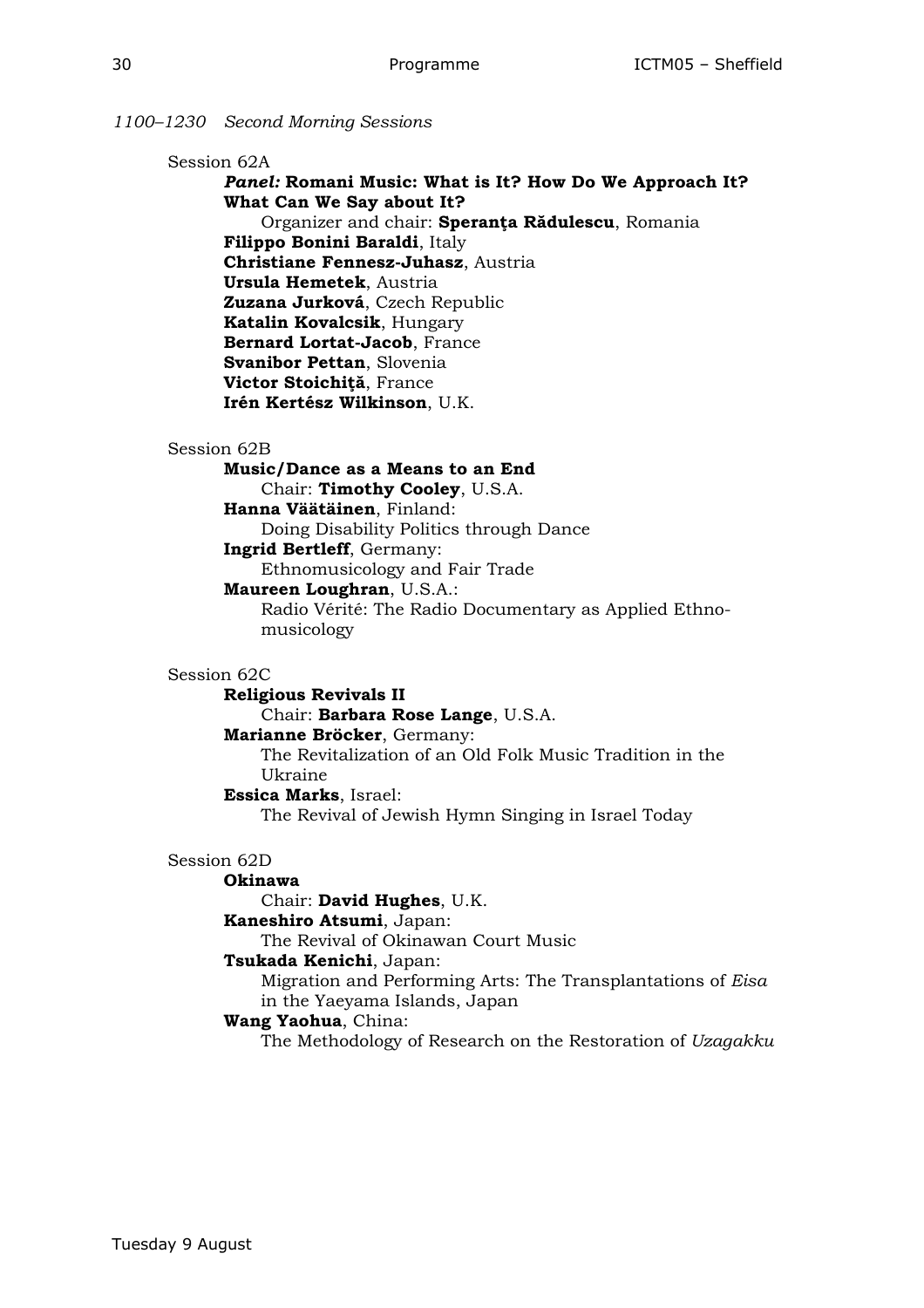| Session 62E                                                |
|------------------------------------------------------------|
| <b>Northern European Fiddling</b>                          |
| Chair: Katherine Campbell, U.K.                            |
| Gaila Kirdienė, Lithuania:                                 |
| Lithuanian Folk-Fiddle Music: Present Situation and Future |
| Perspectives                                               |
| Karin Eriksson, Sweden:                                    |
| Instead of Polkas, Polskas: The Fiddlers' Association of   |
| Halland and the Folk Music of Halland                      |
| <b>Paul Davenport, U.K.:</b>                               |
| Fiddling for England                                       |
|                                                            |

*1300–1430 Buffet Lunch (Dining Hall)*

*1430–1630 First Afternoon Sessions*

#### Session 63A

### **Discourses of Revival**

Chair: **Stephen Wild**, Australia

#### **Katarina Juvančič**, Slovenia:

More than Just a Fling with the Tradition: Discussing the Slovene Folk Music Revival

### **Joëlle Vellet**, France:

Revitalising the *Bourrée* in Auvergne

### **Saurabh Goswami**, India and **Selina Thielemann**, India: Documentation for Revival or Revival for Documentation? Is-

sues Regarding the Preservation of the Traditional Musical Heritage of Vraja, Northern India

### **Jennifer Gall**, Australia:

Women Musicians and the Folk Music of the Australian Frontier

#### Session 63B

### **Conflict Resolution**

#### Chair: **Raymond Amman**, Vanuatu

**James Isabirye**, Uganda:

"Tamenha Ibuga"—Music and Dance of the Basoga: Is It Entertainment or Conflict Resolution?

### **Ruth Davis**, U.K.:

Ethnomusicology and Peace: Exploring Palestine through Music in the 1930s and the Present Day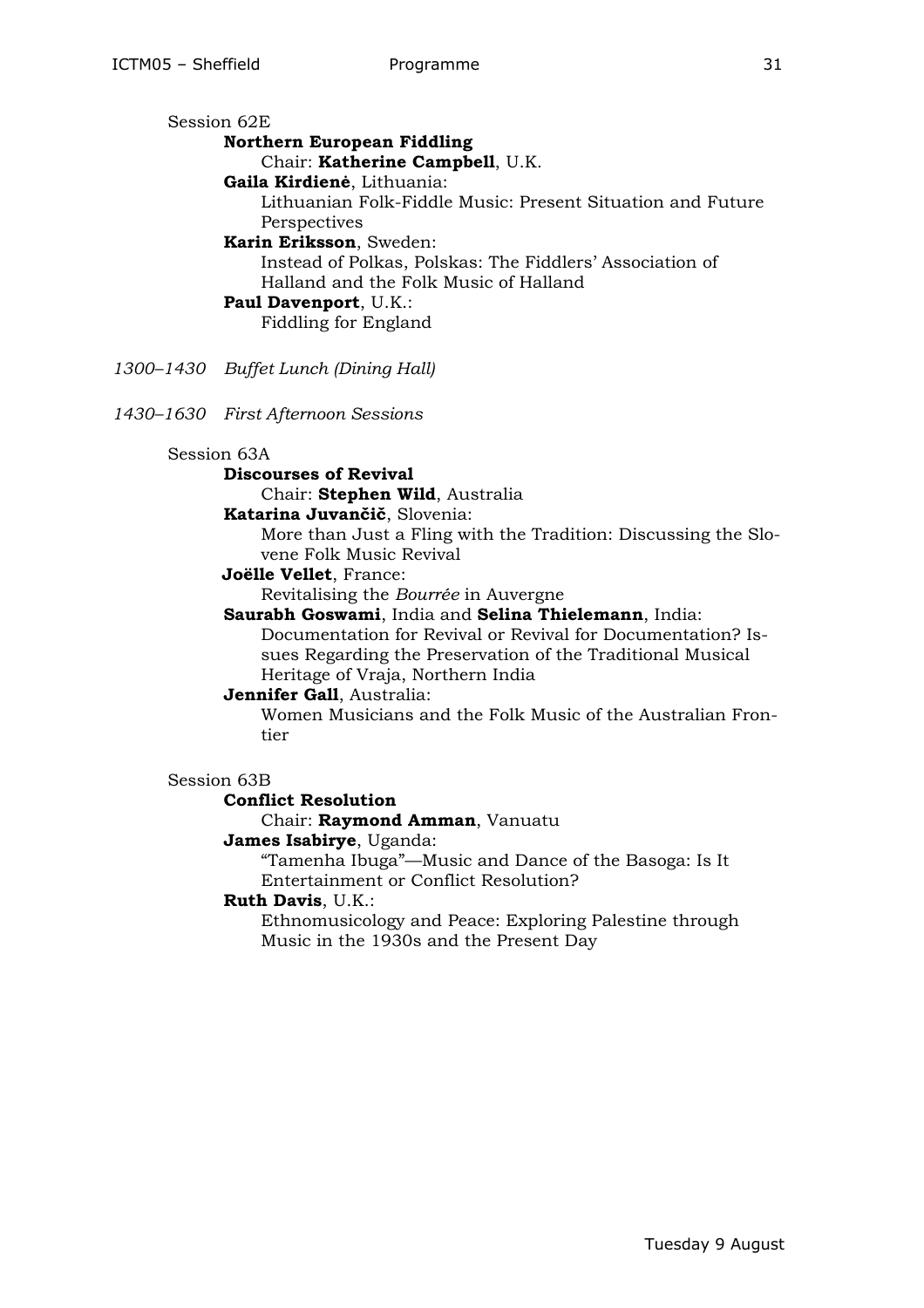Session 63C **Historiography**  Chair: **Timothy Rice**, U.S.A. **Bronwyn Ellis**, Australia.: "More War Than We Expected": The Place of Music in the English Civil War **Jill Ann Johnson**, Sweden: Vuk Karadžić and the Brothers Grimm: Connecting the Eastern and Western Dots of Early European Folk-Music Collecting **Gorana Doliner**, Croatia: Croatian Music Historiography on Dances

- *1630–1700 Tea and Coffee (Dining Hall)*
- *1700–1830 Second Afternoon Session*

### Session 64A

### *Plenary Session:* **UNESCO, Intangible Cultural Heritage, and the ICTM**

Organizer and chair: **Wim van Zanten**, The Netherlands **Adrienne Kaeppler**, U.S.A. **Krister Malm**, Sweden **Anthony Seeger**, U.S.A. **Rieks Smeets**, UNESCO **Wim van Zanten**, The Netherlands

- *1830 Dinner (to be purchased outside)*
- *2045–2400 Music and Dance Session (Bar) Invited performers:* John Ball (*tabla*) and Christian Kinnar (flute) Paul and Liz Davenport (folk songs) Red House Folk Musicians (instrumental session) *Informal performances also by ICTM members*
- *2100–2300 Evening Film Session*

### Session 65C

**Tran Quang Hai**, France: *Le Chant diphonique* (Overtone Singing) (27 minutes)  **Elizabeth Markham,** New Zealand/U.S.A.: *On the Road to Tang... Through Cambridge* (45 minutes) **Astrid Treffry-Goatley**, South Africa:

\_\_\_\_\_\_\_\_\_\_\_\_\_\_\_\_\_\_\_\_\_\_\_\_\_\_\_\_\_\_\_\_\_\_\_\_\_\_\_\_\_\_\_\_\_\_\_\_\_\_\_\_\_\_\_\_\_\_\_\_\_\_\_\_\_\_\_\_\_\_\_\_\_\_\_\_\_\_

*"Inyoni Kayiphumuli": The Bird that does not Rest: Glimpses into the Life and Music of Brother Clement Sithole* (40 minutes)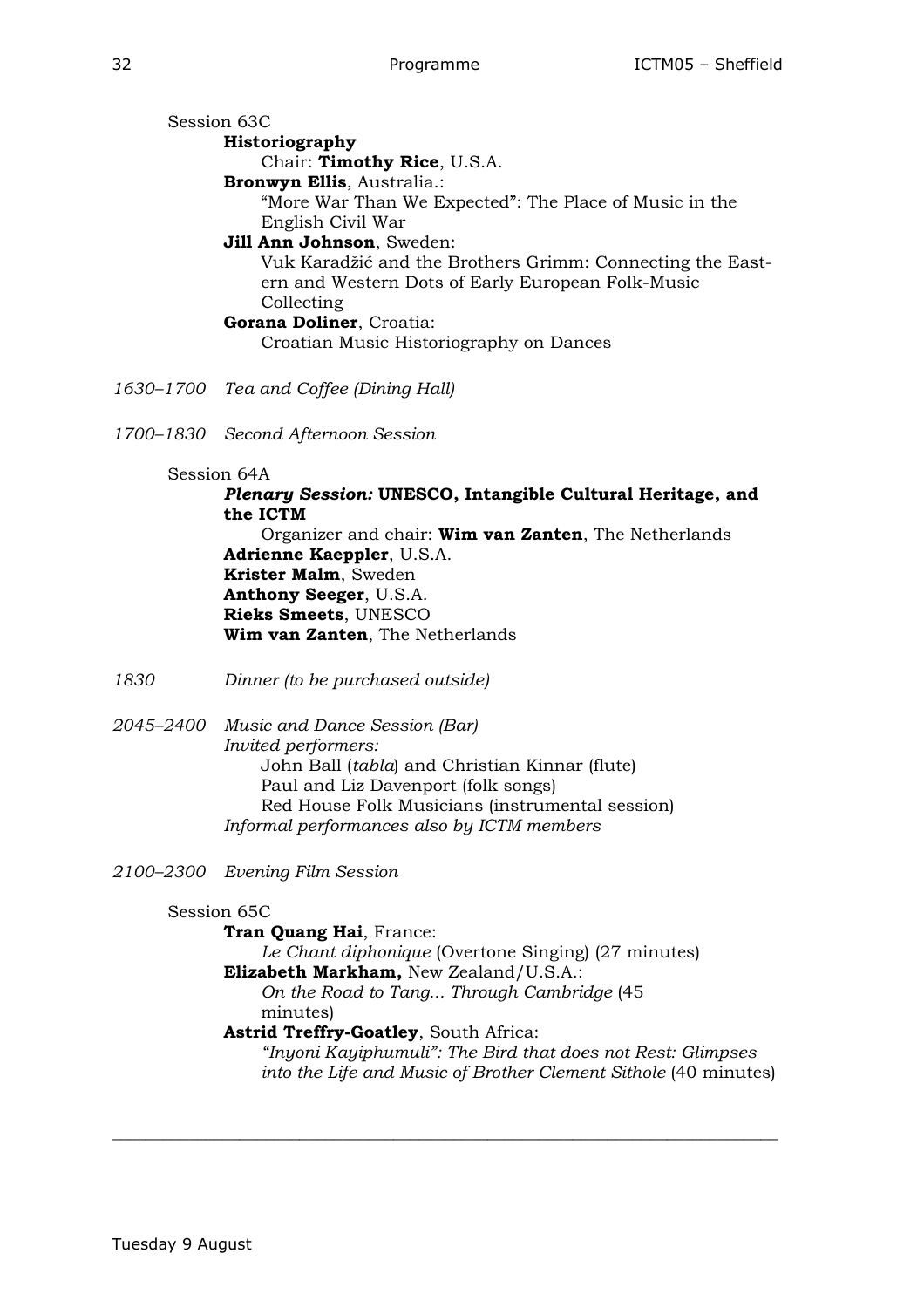### **WEDNESDAY, 10 AUGUST 2005**

*0730–0900 Breakfast (Dining Hall)*

*0900–1100 First Morning Sessions*

#### Session 71A

#### **Media and War**

Chair: **Marcello Sorce Keller**, Switzerland

**Jane C. Sugarman**, U.S.A.:

"Awake Kosova": Song and War in an Age of Global Media **Jennifer Sinnamon**, Ireland:

Songs for the Martyrs of Bethlehem: Media and Music in the Palestinian Resistance

#### Session 71B

#### **Issues in Indigenous Musics**

Chair: **Anthony Seeger**, U.S.A.

### **Chao Chi-Fang**, Taiwan:

Ethnomusicology, Ethnochoreology, and the Application of Ethnic Knowledge: The Study of Dance and Music of Indigenous People in Taiwan

**Miguel Angel García**, Argentina:

Religious Postulates, Ethnic Boundaries and Popular Music **Stephen Wild**, Australia:

The Song Series: Aboriginal Australia's Contribution to Ethnomusicological Theory?

### Session 71C

### **Reviving Music Abroad**

Chair: **Judith Cohen**, Canada

### **Marie-Pierre Gibert**, France:

The Yemenite Dance Tradition in the Process of Identity Building in Israel: The Most Jewish of Dances or a Yemenite Specificity?

### **Nicholas Ng**, Australia:

Modern Traditions in the Music of Sydney's Chinese

### **Henry Johnson**, New Zealand:

Transforming Diwali: Diaspora Ethnomusicology in an Aotearoa/New Zealand Context

### **Pedro Roxo**, Portugal:

Music, Dance, and Multi-referential Identity in the Hindu-Gujarati Community of the Lisbon Area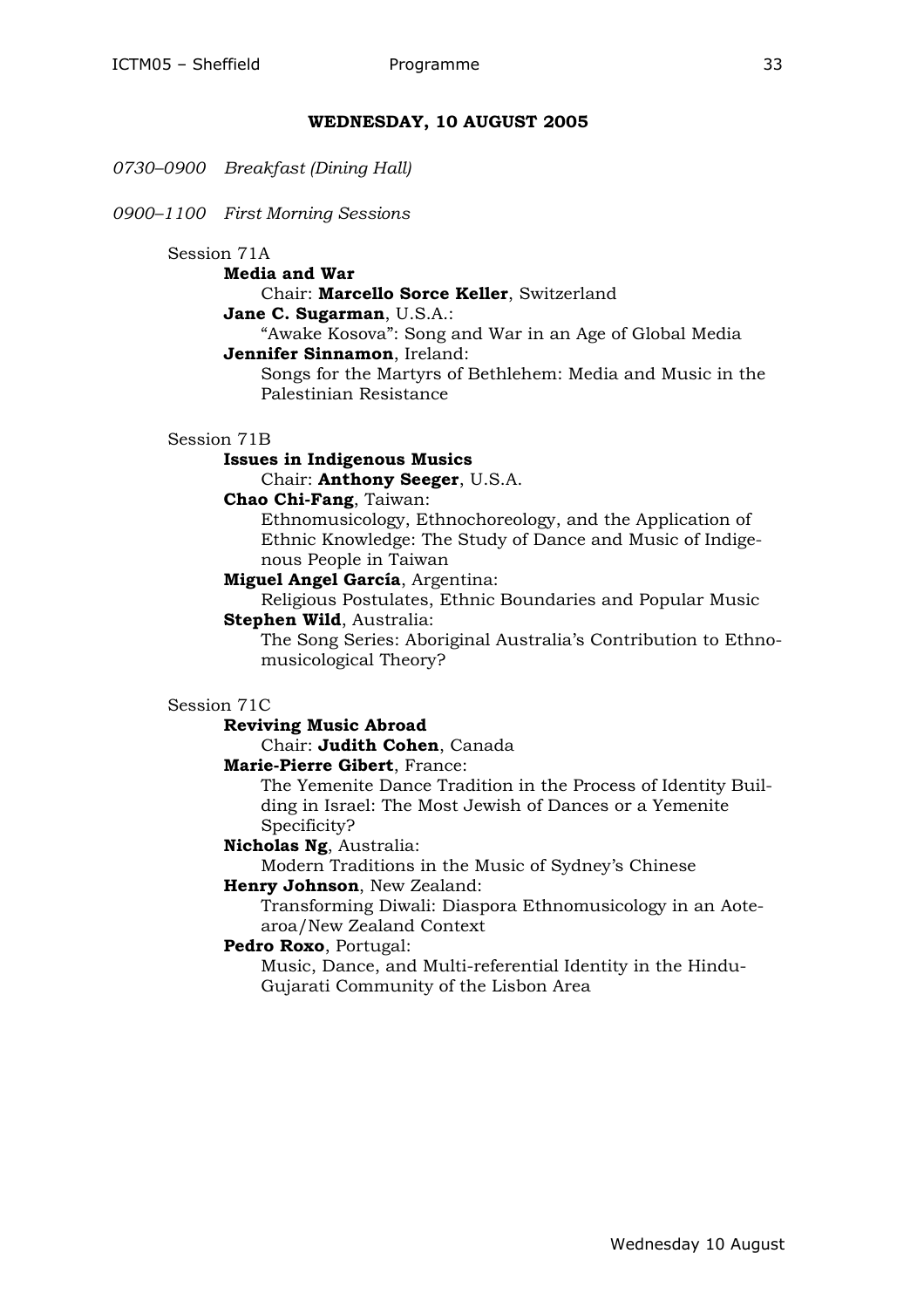Session 71D

### **Power and Musical Change**

Chair: **János Sipos**, Hungary

**Liesbet Nyssen**, The Netherlands:

Re-imagining an Epic Tradition in Khakasia, South Siberia **Lujza Tari**, Hungary:

Village Gypsy Musicians from the Beginning of Modern Ethnomusicology until 1914

### **Katherine Campbell**, U.K.:

*Pritrkavanje* (Slovenian Bell-Chiming): A Case Study from Kamnik [Abstract on separate sheet]

### Session 71E

**Taiwan** 

### Chair: **Jonathan P. J. Stock**, U.K.

### **Tan Hwee-San**, U.K.:

Reconstruction or Innovation? *Nanguan* Music and *Liyuan* Dance of Hantang Yuefu

### **Chien Shang-Jen**, Taiwan:

Revitalization and Reconstruction of Taiwanese Folk Songs: *Hingcun diau* as an Example

\_\_\_\_\_\_\_\_\_\_\_\_\_\_\_\_\_\_\_\_\_\_\_\_\_\_\_\_\_\_\_\_\_\_\_\_\_\_\_\_\_\_\_\_\_\_\_\_\_\_\_\_\_\_\_\_\_\_\_\_\_\_\_\_\_\_\_\_\_\_\_\_\_\_\_\_\_\_

### **Ho Li-Hua**, Taiwan:

From Tradition to Variation: Is Buddhist Music and Dance Revived or Reconstructed in Contemporary Taiwan?

- *1100–1130 Tea and Coffee (Dining Hall)*
- *1130–1230 Second Morning Session*

### Session 72A **Closing Ceremony**

*1300–1430 Buffet Lunch (Dining Hall)*